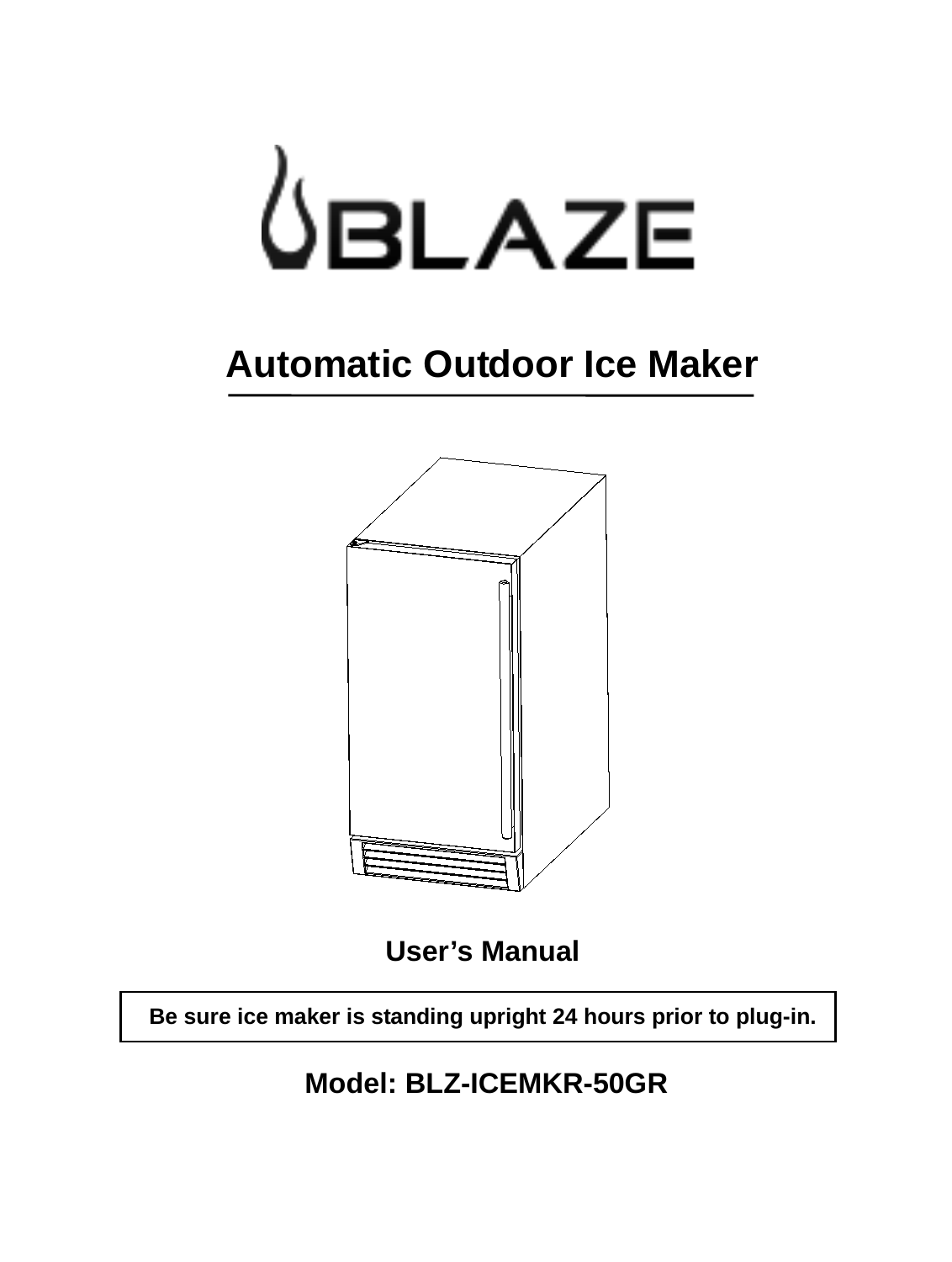## **TABLE OF CONTENTS**

| Page |
|------|
|      |
|      |
|      |
|      |
|      |
|      |
|      |
|      |
|      |
|      |
|      |
|      |
|      |
|      |
|      |
|      |
|      |
|      |
|      |
|      |
|      |
|      |
|      |
|      |
|      |
|      |
|      |
|      |
|      |
|      |
|      |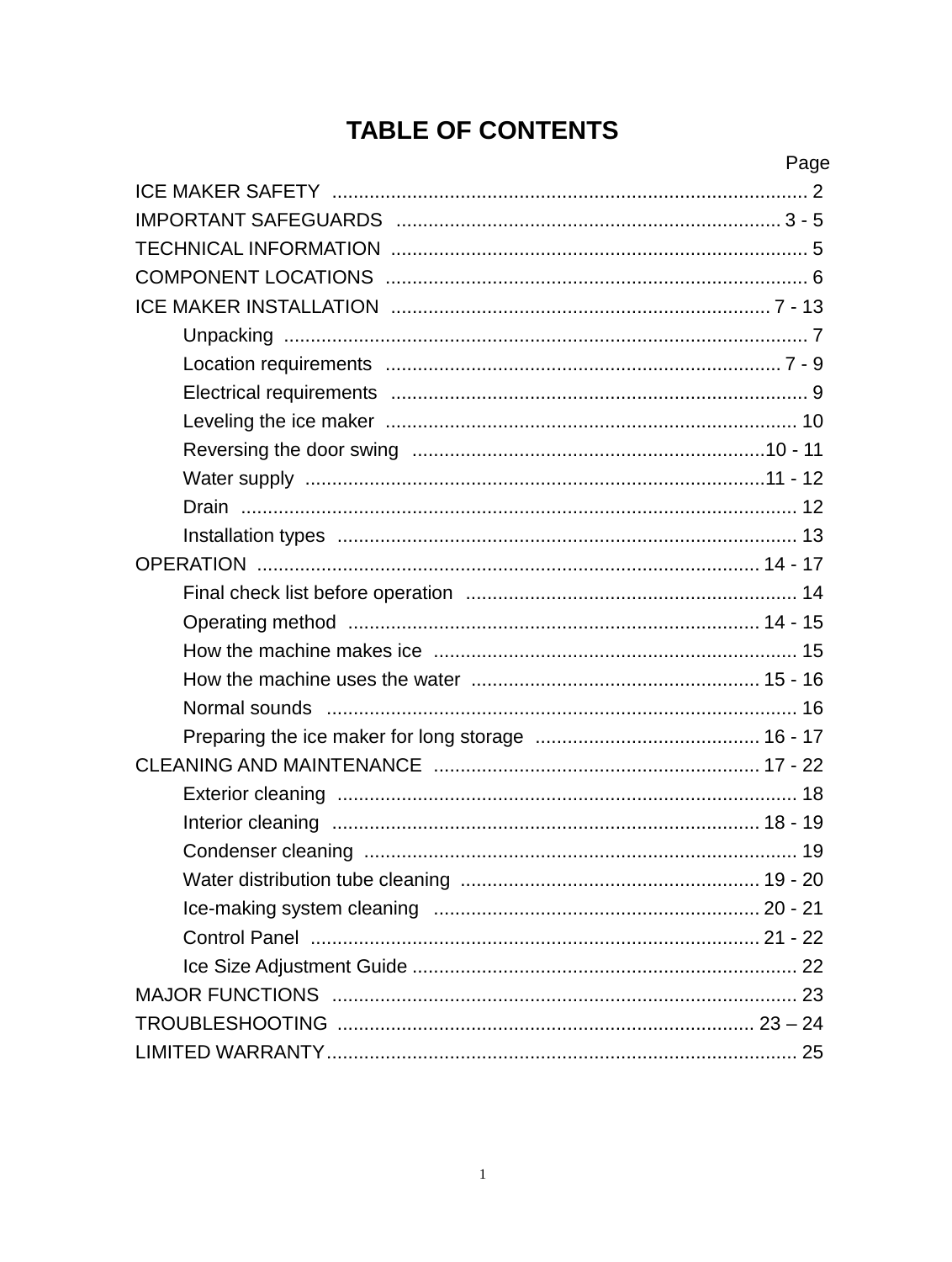## **ICE MAKER SAFETY**

#### **Your safety and the safety of others are very important.**

We have provided many important safety messages in this manual and on your appliance. Always read and obey all safety messages.



This is the Safety Alert Symbol. This symbol alerts you to potential hazards that can injure or kill you and others. All safety messages will follow the Safety Alert Symbol and either the words **"DANGER", "WARNING" OR "CAUTION".**

## **DANGER A**

## A WARNING

DANGER means that failure to heed this safety statement may result in severe personal injury or death.

WARNING means that failure to heed this safety statement may result in extensive product damage, serious personal injury or death.

## **CAUTION**

CAUTION means that failure to heed this safety statement may result in minor or moderate personal injury, or property or equipment damage.

All safety messages will alert you to what the potential hazard is, tell you how to reduce the chance of injury, and let you know what can happen if the instructions are not followed.

#### **IMPORTANT SAFETY INSTRUCTIONS**

**WARNING: To reduce the risk of fire, electric shock or injury when using your ice maker, follows these basic precautions:**

- Plug into grounded 3-prong outlet. Disconnect power before cleaning.
- Do not remove grounding prong. Disconnect power before servicing.
- 
- 
- 
- 
- Do not use an adapter. **Replace all panels before operating.**
- Do not use an extension cord. Use two or more people to move & install ice maker.
	-

#### **SAVE THESE INSTRUCTIONS**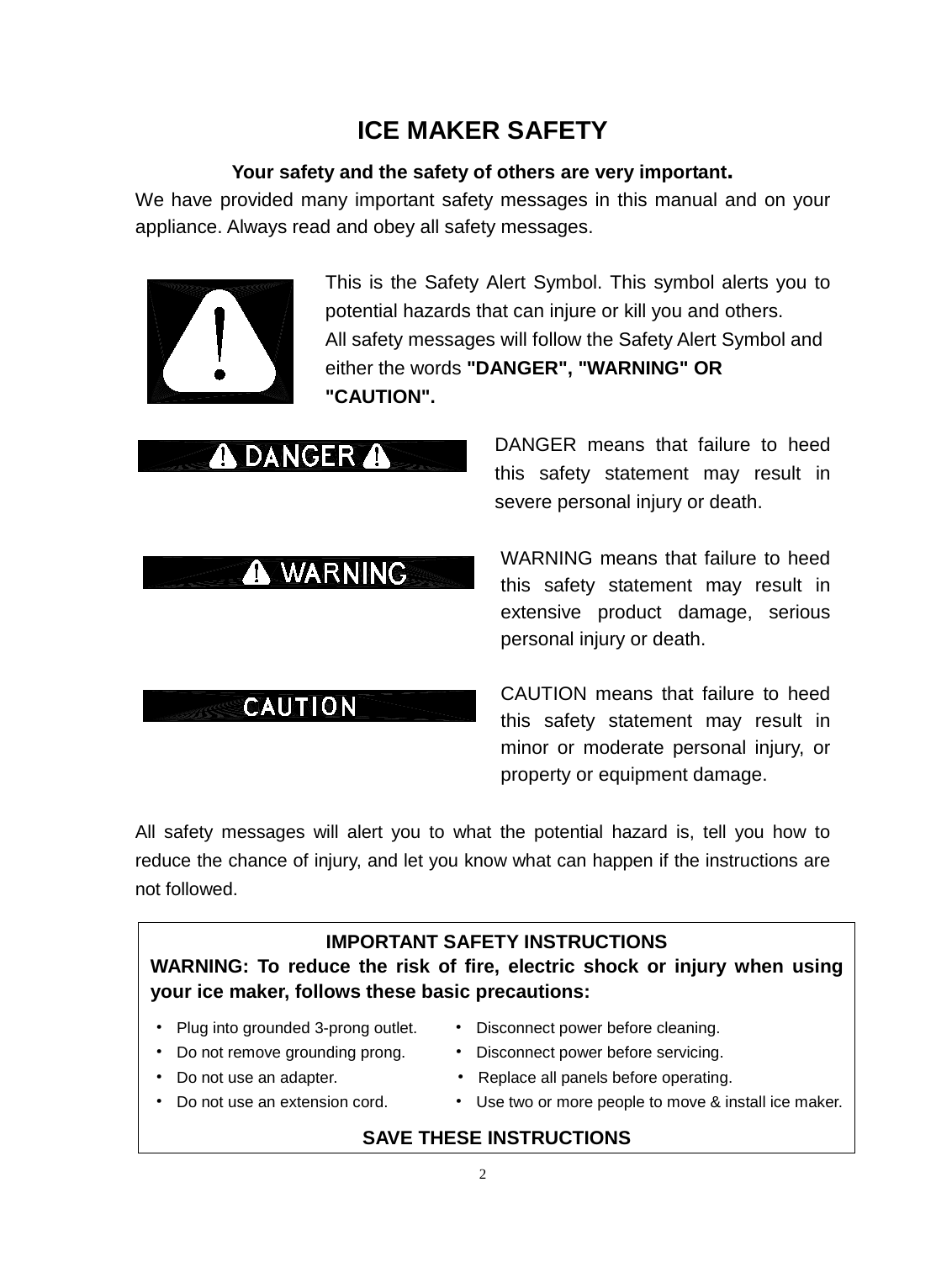## **IMPORTANT SAFEGUARDS**



Before the ice maker is used, it must be properly positioned and installed as described in this manual, so read the manual carefully. We strongly recommend that you have a professional install your new machine. The warranty may be affected or voided by an incorrect

installation. To reduce the risk of fire, electrical shock or injury when using the ice maker, follow basic precautions, including the following:

## **A DANGER A**

- Plug into a grounded 3-prong outlet; do not remove grounding prong, do not use an adapter, and do not use an extension cord.
- It is recommended that a separate circuit, serving only your ice maker, be provided. Use receptacles that cannot be turned off by a switch or pull chain.
- Do not connect or disconnect the electric plug when your hands are wet.
- Never unplug the ice maker by pulling on the power cord. Always grip the plug firmly and pull straight out from the outlet.
- Never clean ice maker parts with flammable fluids. Do not store or use gasoline or other flammable vapors and liquids in the vicinity of this or any other appliances. The fumes can create a fire hazard or explosion.
- Before proceeding with cleaning and maintenance operations, make sure the power line of the unit is disconnected and the water line is shut off.
- Before operating, pull all panels back into place.
- Never allow children to operate, play with or crawl inside the ice maker.
- Do not touch the evaporator with your hand when the machine is operating.
- Unplug the ice maker or disconnect power before cleaning or servicing. Failure to do so can result in electrical shock or death.
- Do not attempt to repair or replace any part of your ice maker unless it is specifically recommended in this manual. All other servicing should be referred to a qualified technician.

## A WARNING

- Use two or more people to move and install the ice maker. Failure to do so can result in back or other injuries.
- Never install or operate the unit in an enclosed area, such as a closed cabinet. To ensure proper ventilation for your ice maker, the front of the unit must be completely unobstructed. Choose a well-ventilated area with temperatures above 50°F (10°C) and below 100°F (38°C). This unit MUST be installed in an area protected from the elements, such as wind, rain, water spray or drips.
- The ice maker is designed to be installed in an outdoor kitchen, but must not be placed directly adjacent to a grill or other source of high heat. A minimum clearance of 6" from all sources of high heat must be maintained at all times.
- The ice maker must be installed with all electrical and water connections in accordance with state and local codes. A standard electrical supply (115 V AC,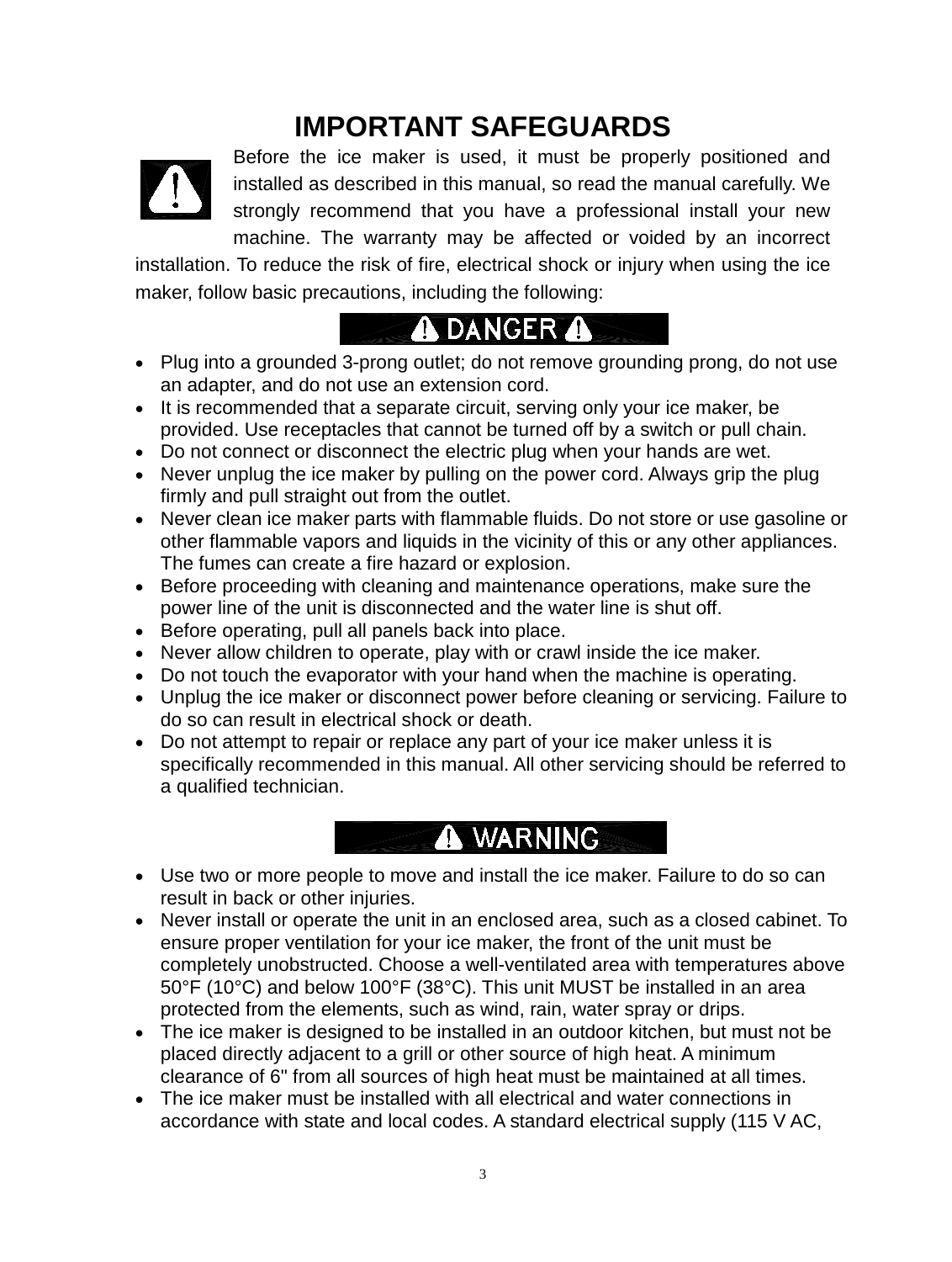60 Hz, 15 A), properly grounded in accordance with the National Electrical Code and local codes and ordinances, is required.

- Do not kink or pinch the power supply cord between the ice maker and cabinet.
- The fuse (or circuit breaker) size should be 15 amperes.
- It is important for the ice maker to be leveled in order to work properly. Otherwise water may not flow properly through the evaporator (ice mold). The ice production will be less than normal. You may need to make several adjustments to level it.
- All installations must be in accordance with local plumbing code requirements.
- Make certain that hoses are not pinched, kinked or damaged during installation.
- Check for leaks after water line is connected.
- Although the unit has been tested and cleaned at the factory, due to long-term transit and storage, the first 3 batches of cubes must be discarded.
- Remove the packing materials and clean the ice maker before using.
- Turn on the water supply tap before switching on the ice maker. Never turn the water supply tap off when the ice maker is working.
- Except to take ice from the unit, keep the door closed in order to reduce ice melting and to promote proper ice formation.
- If the ice maker will not be used for a long time, before the next use it must be thoroughly cleaned. Follow carefully any instructions provided for cleaning or use of sanitizing solution. Do not leave any solution inside the ice maker after cleaning.
- Do not touch the condenser fins. They are sharp and can be easily damaged.
- DO NOT use solvent-based cleaning agents or abrasives on the interior. These cleaners may transmit taste to the ice cubes, or damage or discolor the interior.
- The ice machine cleaner contains acids. Do not use or mix with any other solvent-based cleaning products. Use rubber gloves to protect hands. Carefully read the safety instructions on the container of the ice machine cleaner.
- Do not use the apparatus other than for its intended purpose.

## *SAVE THESE INSTRUCTIONS*

#### **Electrical Connection**

Do not, under any circumstances, cut or remove the third (ground) prong from the power cord. For personal safety, this appliance must be properly grounded. The power cord of this appliance is equipped with a 3-prong grounding plug that mates with a standard 3-prong grounding wall outlet to minimize the possibility of electric shock hazard from the appliance. Have the wall outlet and circuit checked by a qualified electrician to make sure the outlet is properly grounded. When a standard 2-prong wall outlet is encountered, it is your responsibility and obligation to have it replaced with a properly grounded 3-prong wall outlet. The ice maker should always be plugged into its own individual electrical outlet which has a voltage rating that matches the rating label on the appliance. This provides the best performance and also prevents overloading house wiring circuits which could cause a fire hazard from overheated wires. Never unplug your ice maker by pulling on the power cord. Always grip the plug firmly and pull straight out from the outlet. Repair or replace immediately all power cords that have become frayed or otherwise damaged. Do not use a cord that shows cracks or abrasion damage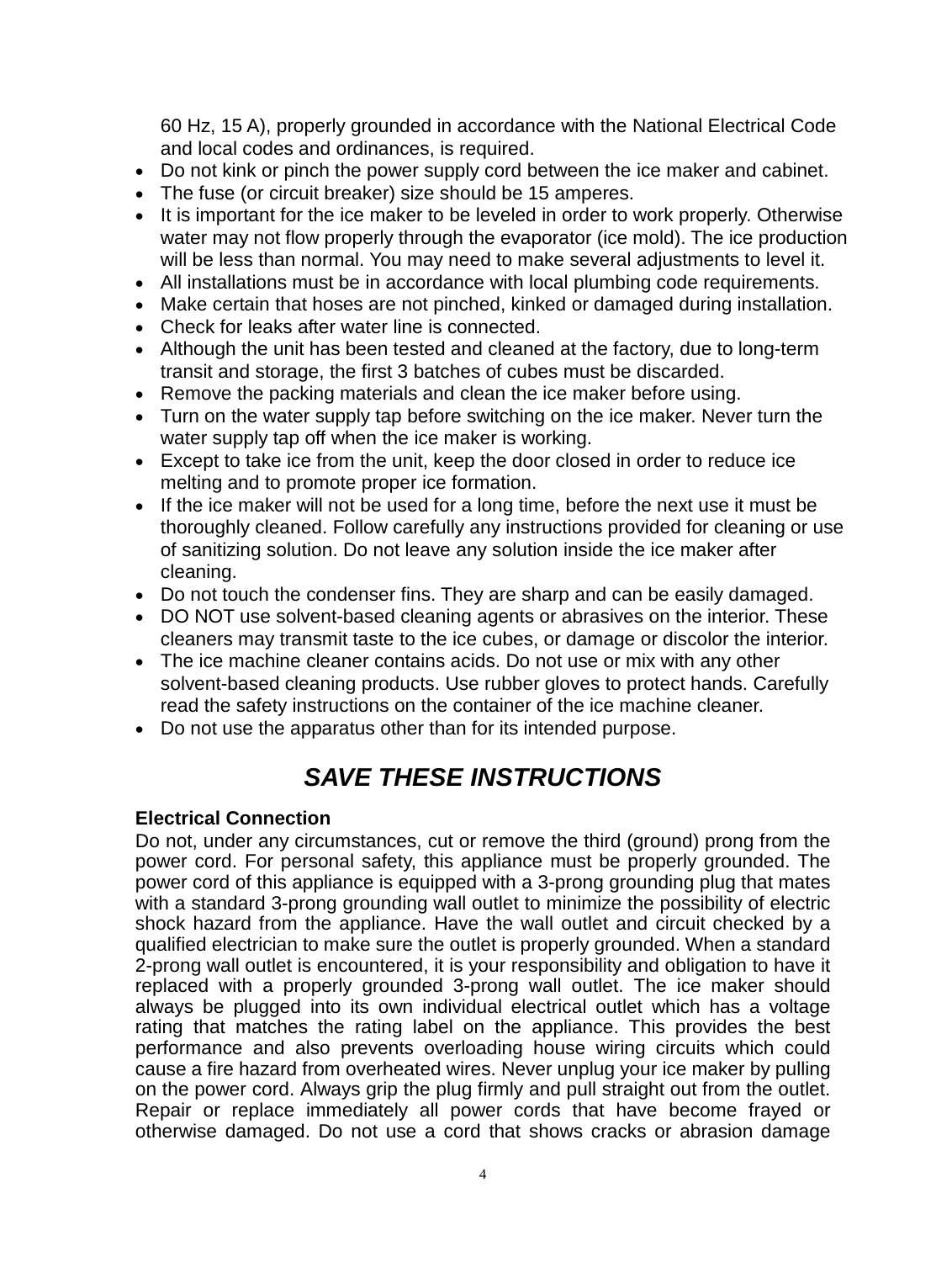along its length or at either end. When moving the ice maker, be careful not to damage the power cord.

#### **Extension Cord**

Because of potential safety hazards under certain conditions, it is required that you do not use an extension cord with this ice maker.

## **TECHNICAL INFORMATION**

| Model:                              | <b>BLZ-ICEMKR-50GR</b>                                     |
|-------------------------------------|------------------------------------------------------------|
| Electrical power:                   | $115VAC \sim 60Hz$                                         |
| Power consumption:                  | 12.2 kWh/100 lbs of ice                                    |
| Ice-making /-harvest rated current: | 3.0A/3.6A                                                  |
| Refrigerant:                        | R134a, 3.88 oz                                             |
| High/Low side pressure:             | 350 psig/130 psig                                          |
| Width x depth x height:             | $14\frac{5}{8}$ " x 23 <sup>5</sup> / <sub>8</sub> " x 33" |
| Unit weight:                        | 84 lbs                                                     |
| Maximum ice storage:                | 25 lbs                                                     |
| Ice-making capacity:                | 50 lbs/day*                                                |
| Ice shape:                          | Cube                                                       |
| Ice cube dimensions:                | $3/4$ " x $3/4$ " x 1"                                     |

The technical data and performance index listed above should be used for reference only. They are subject to change.

\*The actual quantity of ice produced per day can vary with environment and water conditions.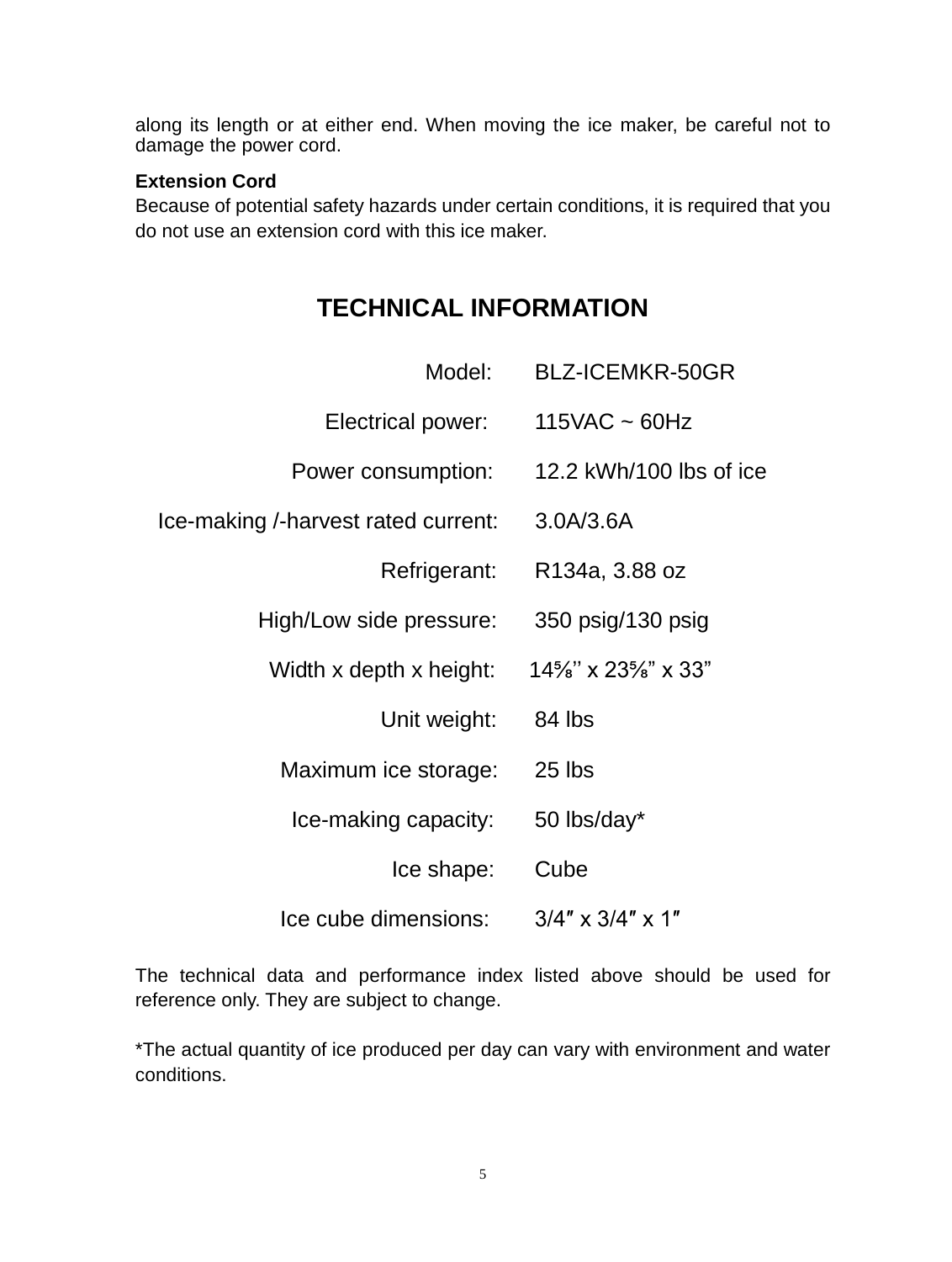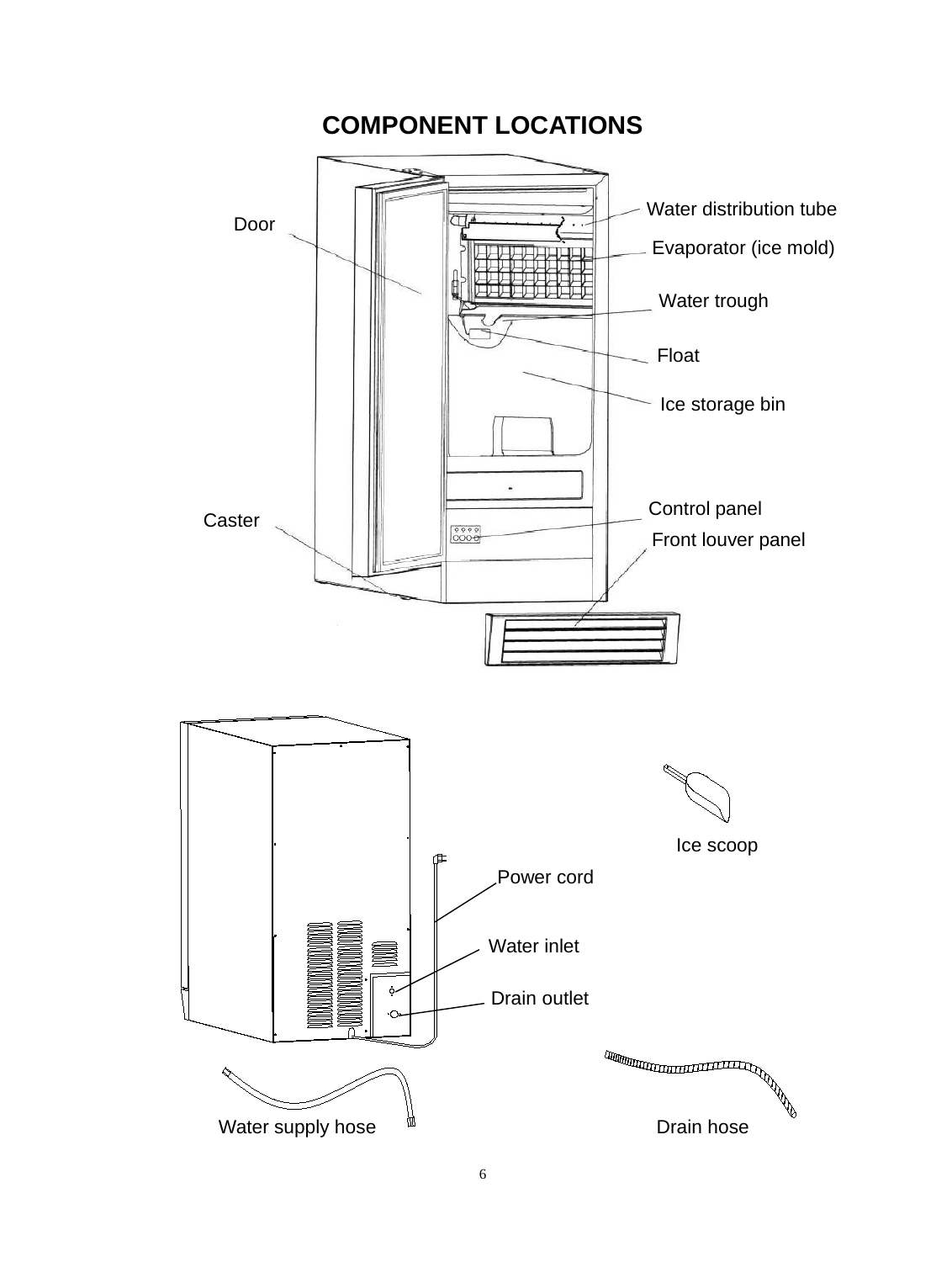## **ICE MAKER INSTALLATION**

#### *Unpacking*

## **WARNING**

#### **Excessive Weight Hazard**

Use two or more people to move and install ice maker. Failure to do so can result in back or other injury.

#### **Remove packaging materials.**

**IMPORTANT: Do not remove any permanent instruction labels or the data label on your ice maker.**

#### **Remove tape and glue from your ice maker before using.**

- To remove any remaining tape or glue. Tape or glue residue can also be easily removed by rubbing a small amount of liquid dish soap over the adhesive with your fingers. Wipe with warm water in the direction of stainless steel grain.
- Do not use sharp instruments, rubbing alcohol, flammable fluids, or abrasive cleaners to remove tape or glue. These products can damage the surface of your ice maker.

#### **Cleaning before use**

After you remove all of the packaging materials, clean the inside of your ice maker before using it. See the "Interior cleaning" in the *Cleaning and Maintenance* section.

#### *Location requirements*

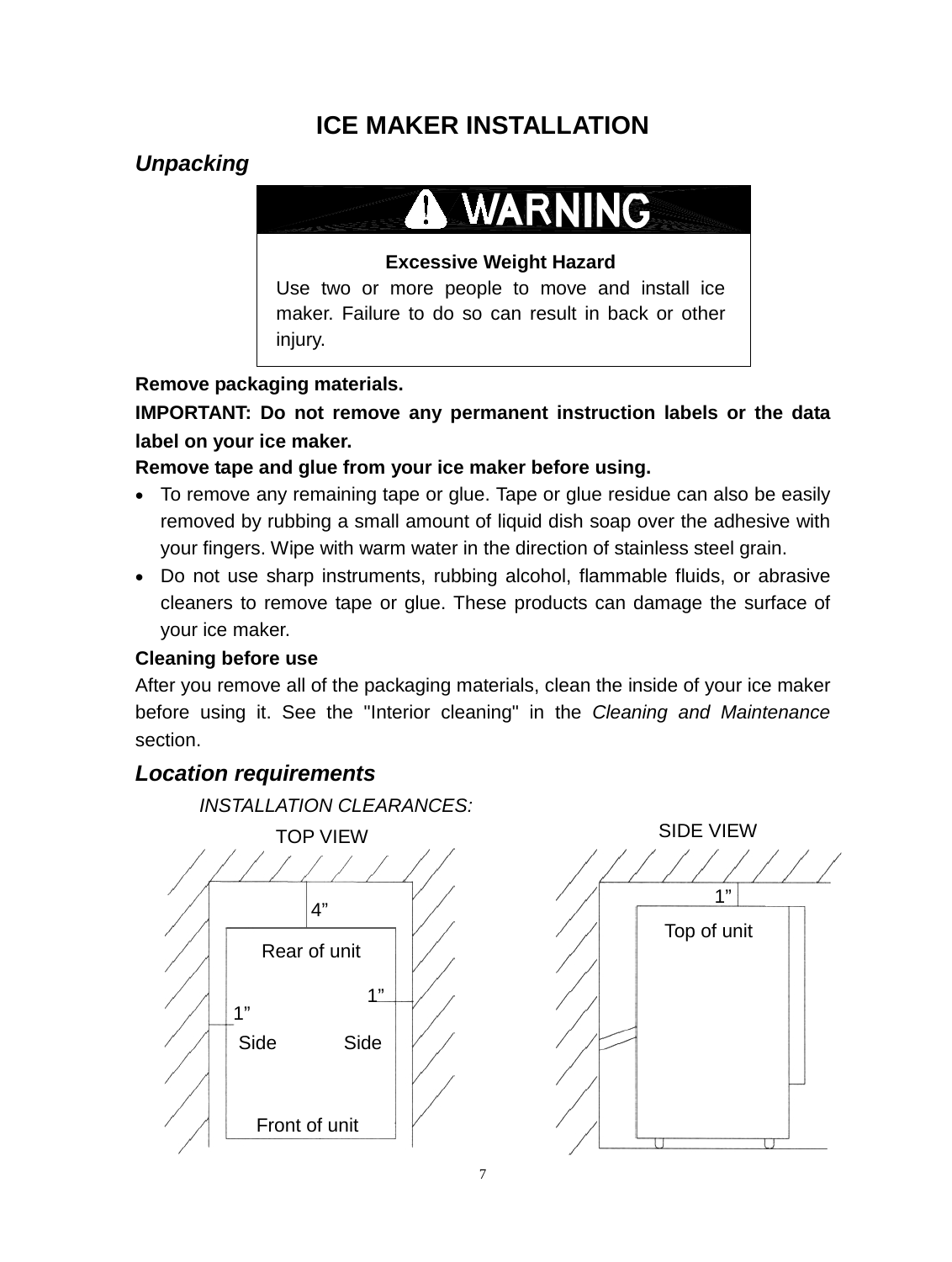- This ice maker should be properly installed by qualified personnel.
- To ensure proper ventilation for your ice maker, the front of the unit must be completely unobstructed.
- When installing the ice maker under a counter, follow the recommended spacing dimensions shown. Allow at least 4" (102 mm) of clearance at rear, and 1" (25 mm) at sides for proper air circulation. The installation should allow the ice maker to be pulled forward for servicing and cleaning if necessary.
- Choose a well ventilated area with temperatures above 50°F (10°C) and below 100°F (38°C).This unit MUST be installed in an area protected from the elements, such as wind, rain, water spray or drips.
- Installation of the ice maker requires a cold water supply inlet of  $\frac{1}{4}$ -in. (6.35mm) soft copper tubing with a shut-off valve.
- The ice maker requires a continuous water supply with a minimum pressure of 15 psig and a static pressure not to exceed 80 psig. The temperature of the water feeding into the ice maker should be between 41°F (5°C) and 90°F (32°C) for proper operation.

#### **WARNING** T

Normal operating ambient temperature should be between 50°F (10°C) to 100°F (38°C). Normal operating water temperature should be between 41°F (5°C) and 90°F (32°C). Operation of the ice maker for extended periods out- side of these normal temperature ranges may affect production capacity.

- *It is required that a water filter be used.* A filter, if it is of the proper type, can remove taste and odors as well as particles. Some water is very hard, and softened water may result in white, mushy cubes that stick together. Deionized water is not recommended.
- The ice maker must be installed with electrical and water connections in accordance with all state and local codes.
- The unit should be located on a firm and level surface. It is important for the ice maker to be leveled in order to work properly. If needed, you can adjust the height of the ice maker by revolving the casters. See the *Leveling the Ice Maker* section.
- A standard electrical supply (115V AC only, 60Hz, 15A), properly grounded in accordance with the National Electrical Code and local codes and ordinances, is required.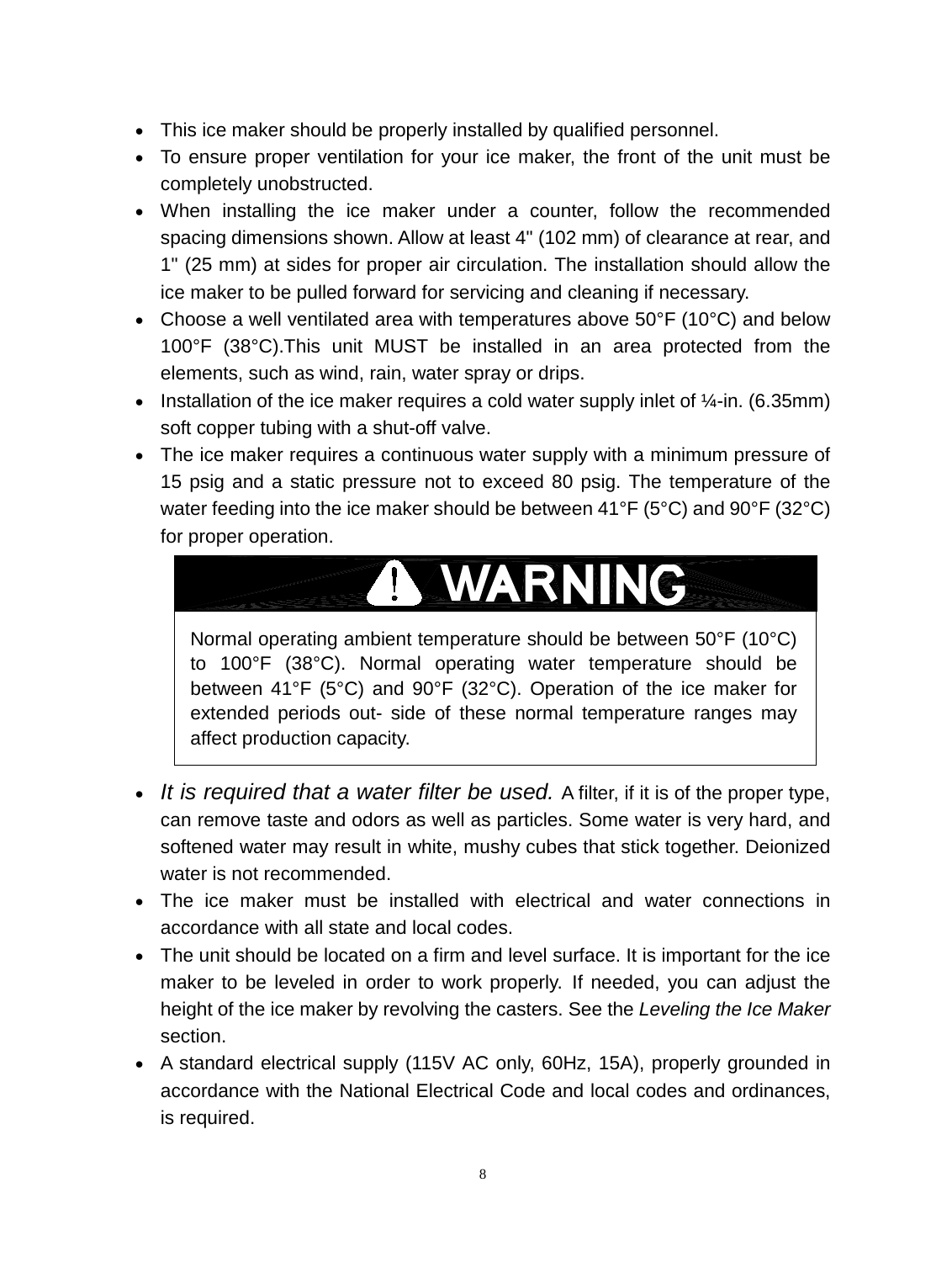IMPORTANT: Do not kink or pinch the power supply cord between the icemaker and wall or cabinet.

## **GERA** D **Electrical Shock Hazard** Plug into a grounded 3-prong outlet. Never remove the ground prong from the plug. Never use an adapter. Never use an extension cord. Failure to follow these instructions can result in fire, electrical shock or death.

### *Electrical requirements*

Before you move your ice maker into its final location, it is important to make sure you have the proper electrical connection:

A standard electrical supply (115V AC only, 60Hz, 15A), properly grounded in accordance with the National Electrical Code and local codes and ordinances, is required. The ice maker should always be plugged into its own individual electrical outlet.

It is recommended that a separate circuit, serving only your ice maker, be provided. Use a receptacle that cannot be turned off by a switch or pull chain.

The fuse (or circuit breaker) size should be 15 amperes.

#### **Recommended grounding method**

For your personal safety, this appliance must be grounded. This appliance is equipped with a power supply cord having a 3-prong grounding plug. To minimize possible shock hazard, the cord must be plugged into a mating 3-pronged and grounding-type wall receptacle, grounded in accordance with the National Electrical Code and local codes and ordinances. If a mating wall receptacle is not available, it is the personal responsibility of the customer to have a properly grounded, 3-prong wall receptacle installed by a qualified electrician.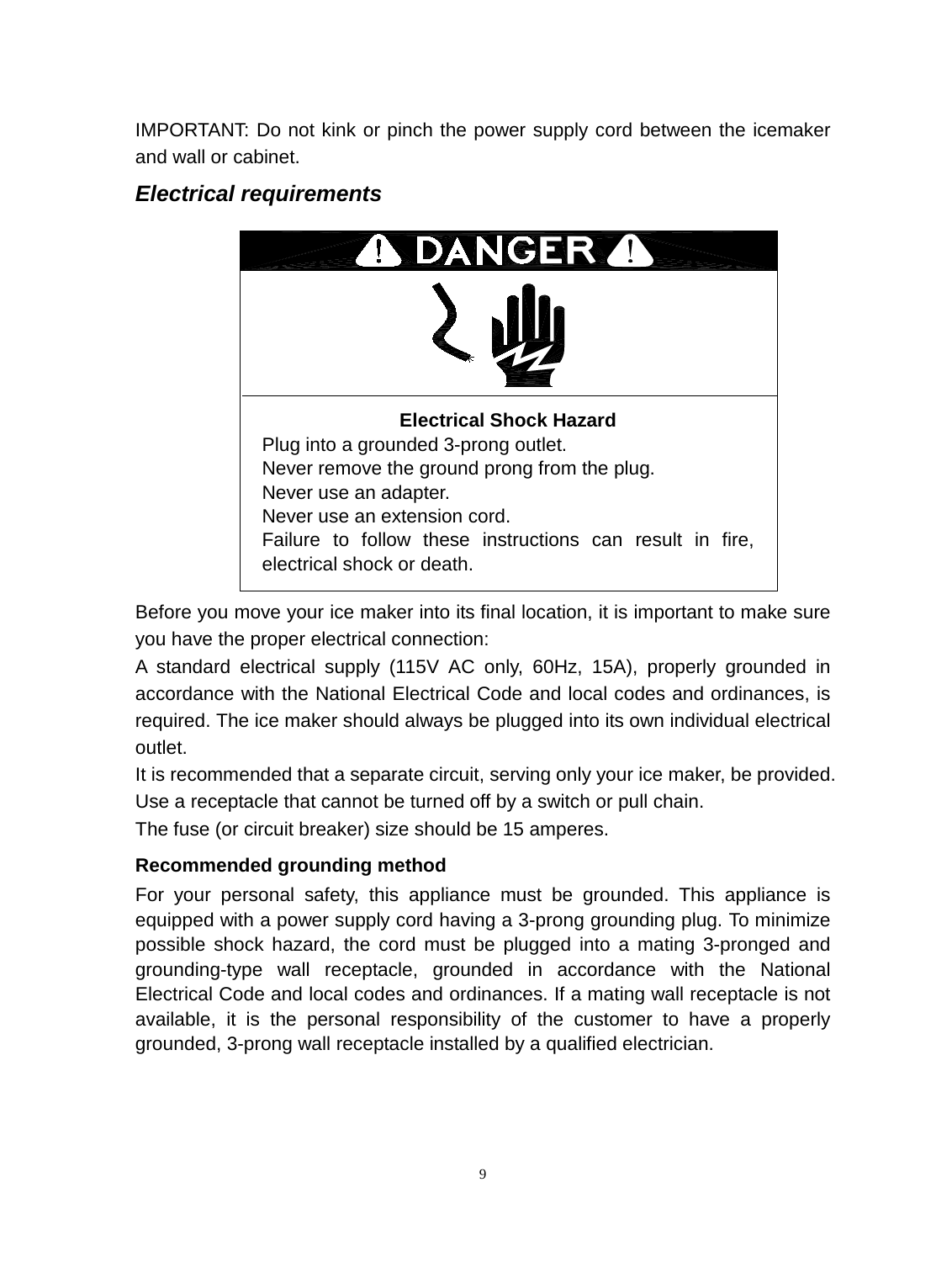#### *Leveling the ice maker*

It is important for the ice maker to be leveled in order to work properly. Otherwise water will not flow properly through the evaporator (ice mold). The ice production will be less than normal, and may be noisy. The unit can be raised or lowered by rotating the plastic sheaths around each of the four rolling casters on the bottom of the machine. If you find that the surface is not level, rotate the casters until the ice maker becomes level. You may need to make several adjustments to level it. We recommend using a carpenter's level to check the machine.



- 1. Place a carpenter's level on top of the unit to see if the ice maker is level from front to back and side to side.
- *2.* Adjust the height of the casters as follows: Turn the leveling casters to the right to lower that side of the ice maker.

Turn the leveling casters to the left to raise that side of the ice maker.

You will find that the casters make it easy for one person to move the machine. This is useful for cleaning and sanitizing the surface on which the ice maker is installed because it allows you to move the unit and have easy access to the surface to be cleaned.

*IMPORTANT: When the ice maker is ready to be installed in a cabinet or directly on the floor, you must adjust the feet to level the ice maker and lock the rollers. If the floor is level, just revolve the two front feet to touch the floor.*

#### *Reversing the door swing*

**Tools needed:** flathead screwdriver, Phillips screwdriver

**IMPORTANT:** *Before you begin, unplug the ice maker or disconnect power.*

#### *To remove door from hinges:*

- 1. Using a flathead screwdriver, unscrew the axis from the hinge 1. Set aside.
- 2. Open the door about 20°around the bottom hinge 2 axis, then lift the door off the bottom hinge 2 and set door aside.

#### *To replace door on hinges:*

- 1. Using a flathead screwdriver, remove the plug buttons from the screw holes opposite the door hinges, top and bottom. Set aside.
- 2. Replace the axis on the door hinge 1 and tighten it firmly. Remove the door hinge 1 and place it on the opposite bottom side.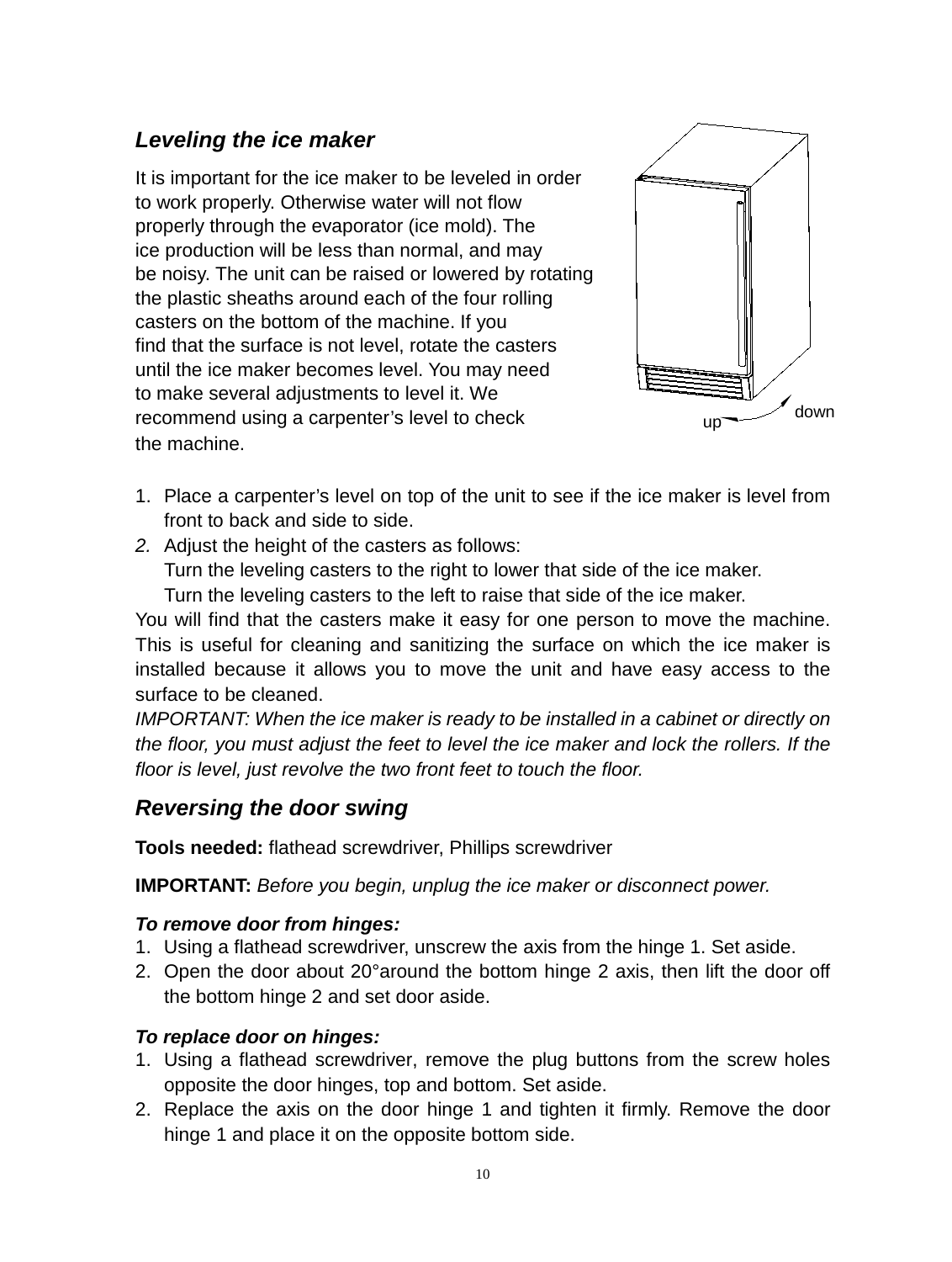- 3. Remove the door hinge 2 and place it on the opposite top side. Separate the axis from the hinge 2 and set it aside.
- 4. Swap the door handle.
- 5. Keep the handle apart from the hinge side. Align the door on the bottom hinge 1 and replace axis on the hinge 2. Tighten it firmly.
- 6. Push the plug buttons into the original screw holes. See Figure below.



#### *Water Supply*

The water supply should be ready at the point of installation. The water supply pressure should be a minimum of 15 psig with a static pressure not more than 80 psig. (A wall outlet directly behind the ice machine will make installation easier.)

#### **IMPORTANT:**

- *1. All installations must be in accordance with local plumbing code requirements. Professional installation is recommended.*
- *2. Make certain the hoses are not pinched or kinked or damaged during installation.*
- *3. Check for leaks after connection.*

#### **Tools required:**

½-in. open-end wrench, Phillips screwdriver

#### **Connecting the water line:**

1. Turn off main water supply. Turn on the nearest faucet long enough to clear line of water.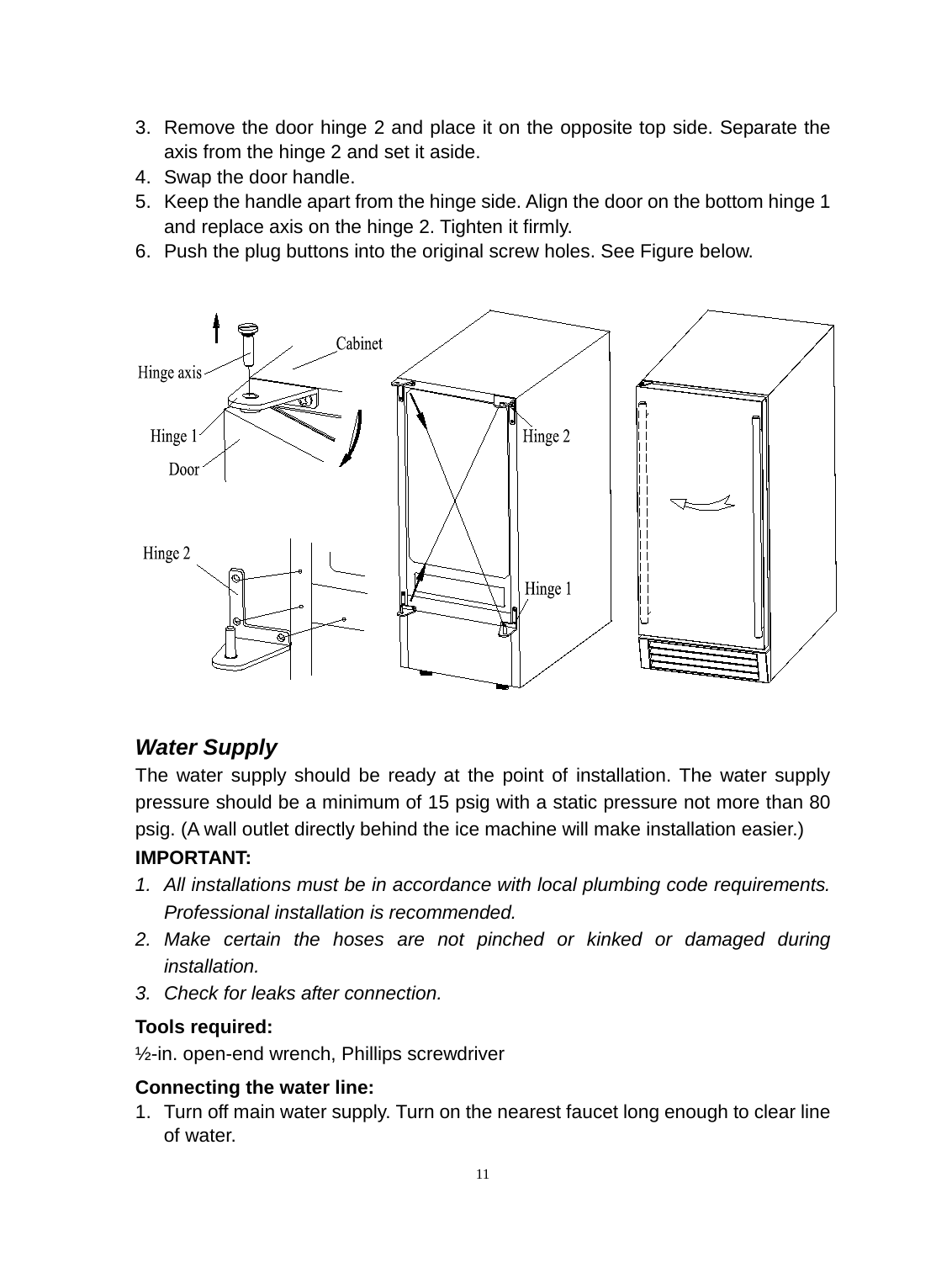- 2. Find a  $\frac{1}{2}$ -in. to  $\frac{3}{4}$ -in. vertical cold water pipe near the installation location. The distance should be less than 6 feet. The water supply hose provided with the ice maker is about 6 feet long.
- 3. A shut-off valve must be installed to the main water supply. If the water pipe has a plain piece of copper tubing, attach a  $\frac{1}{4}$ " O.D. compression union to the tubing and remove the nut.
- 4. Connect the nut of the water supply hose to the tap, and connect the other end with the water inlet. Tighten firmly by hand, then one-half turn with wrench.
- 5. Turn on main water supply and tap. Check for water supply connection leaks. Tighten every connection (including connection at the water inlet).

*IMPORTANT: When you connect the water supply hose and the drain hose, pay attention to the indications of "Water inlet" and "Drain outlet" on the machine.*

### *Drain*

*You must connect the drain line before using the ice maker. Follow the steps outlined below.*

#### **Connecting the drain line:**

- **NOTE: If there is a drain line near the ice maker, the best choice is to drain water to the drain line through the drain water hose provided with ice maker.**
- 1. Locate the floor drain near the ice maker. The distance should be less than 5 feet since the length of the long drain water hose provided with the ice maker is about 5 feet.
- 2. Find the drain outlet on the back of ice maker. Connect the drain outlet to the water draining hose, and insert the other end of the hose into the drain line. *NOTE: Never allow the drain hose to hang or loop higher than the floor of the ice storage bin.*
- 3. All horizontal runs of drain lines must have a fall of ¼" per foot. An air gap will likely be required between the ice maker drain tube and the drain/waste receptacle. A standpipe with a trap below it would be acceptable for the drain/waste receptacle. A floor drain is also acceptable. If this is not possible, the use of a condensate pump is recommended.
- 4. Pour 1 gallon of water into the ice storage bin to check for leaks in the drainage system. Tighten any connections that leak.

### *IMPORTANT: This ice maker is not a freezer. Insufficient drainage will cause a high rate of melting in the ice storage bin.*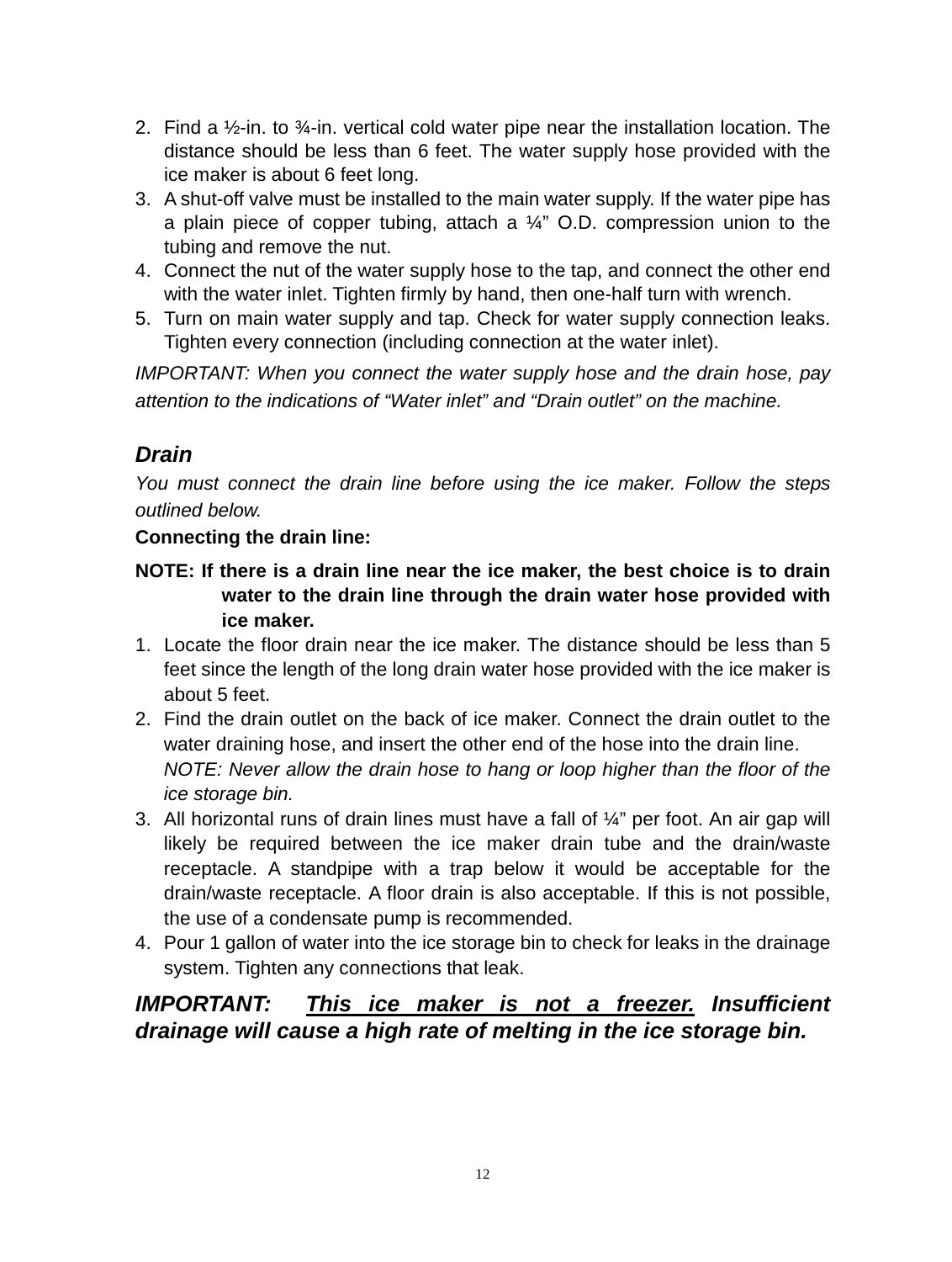#### *Installation Types*

This ice maker has been designed for Mobile (free-standing) installation. However, it can also be Enclosed (as under a cabinet) or Built-in (sealed to the floor). In all cases, there must be adequate air space around the unit for ventilation.

#### **Mobile installation:**

A mobile installation will allow you to install the ice maker free-standing in any place you desire provided you have access to a water supply. You must follow the stated instructions for

- a.Electrical requirements
- b.Water supply
- c. Leveling the ice maker

#### **Enclosed Installation:**

An enclosed installation will allow you to install the ice maker under a cabinet or in a kitchen cabinet provided the required clearance space around the ice maker is respected. This installation has the same requirements as a mobile installation.

#### **Built-in installation:**

If this method of installation is chosen, it will still be necessary to allow adequate ventilation space around the unit. The following additional items must be observed.

- 1. Place ice maker in front of installation location. Place the unit flat on the floor or on a platform depending on your installation requirements.
- 2. The water supply line must be plumbed before connecting to the ice maker.
- 3. Turn on main water supply and tap. Check for water supply connection leaks. Tighten every connection (including connection at the water inlet).
- 4. If the electrical outlet for the ice maker is behind the cabinet, plug in the ice maker.
- 5. Push the ice maker into position.

*IMPORTANT: Be sure the drain hose is connected and fed into the drain line before the ice maker is moved into its final position.*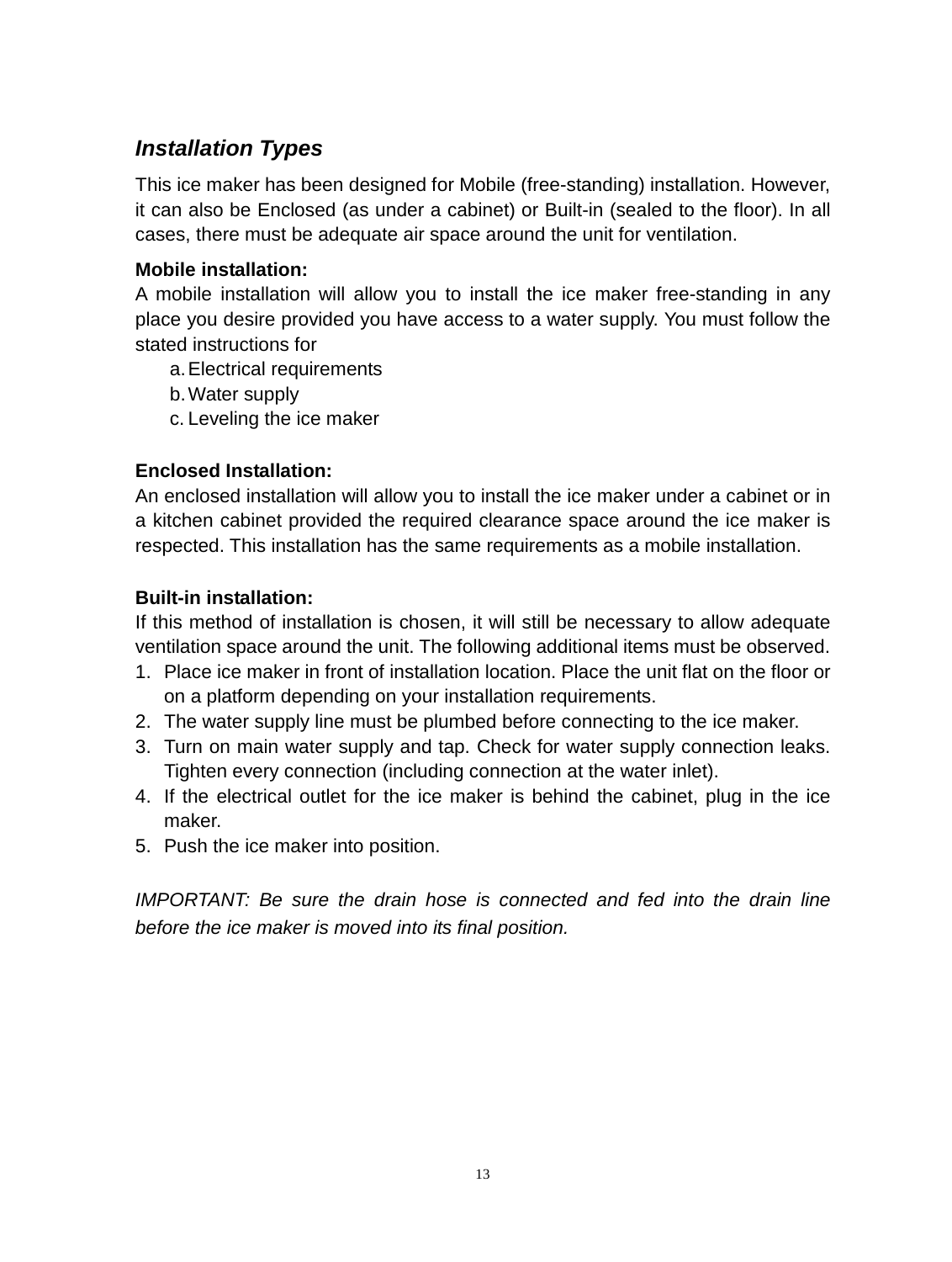### **OPERATION**

#### *Final Check List before Operation*

- 1. Have all packing materials and tape been removed from the interior and exterior of the ice maker?
- 2. Did you clean the ice storage bin?
- 3. Have the installation instructions been followed, including connecting the machine to water and electricity?
- 4. Has the machine been leveled?
- 5. Is the ice maker in a site where the ambient temperature is between 50°F (10°C) and 100°F (38°C) and the water temperature between 41°F (5°C) and 90°F (32°C) all year- round?
- 6. Has the water supply pressure been checked to ensure a minimum of 15 psig with a static pressure not to exceed 80 psig?
- 7. Is there a clearance of at least 4" (102mm) at the rear, and 1" (25 mm) at top and sides for proper air circulation?
- 8. Has the power supply voltage been checked or tested against the nameplate rating? And has proper grounding been installed in the ice maker?
- 9. Have you turned on the main water supply and tap?
- 10.Is the ice maker plugged in?
- 11.Have you checked for leaks at all water supply connections?

#### *Operating method*

1. Turn on the water tap, let the water trough fill, then press the ON/OFF button on the front panel. The ice maker will start working automatically.







Ice making stage The Reflect of the harvest stage The Bin full stage

- 2. After 3 minutes, the machine will automatically go to the ice-making stage, and the sound of water flowing will be heard.
- 3. When the batch of ice has been fully formed, ice will automatically be harvested to the ice storage bin.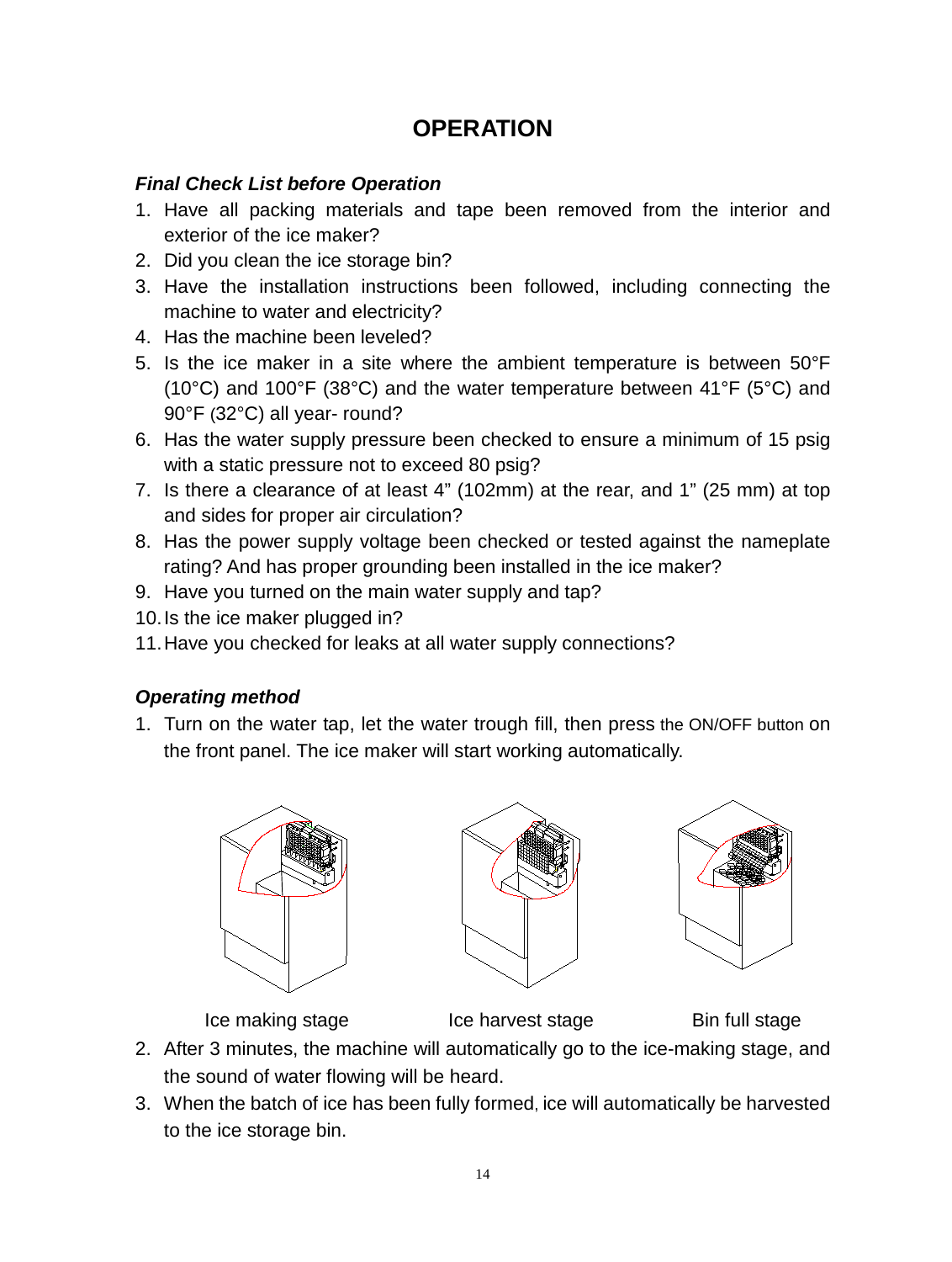- 4. When the ice storage bin is full, the sheet of cubes will not fall completely and will hold the bin-full probe open. The machine stops making ice automatically.
- 5. The unit will start making ice again after the ice cubes are removed. Then the bin-full probe swings back to operating position.
- *6.* Bin light (if present): The bin light will be controlled by magnetic reed switch that has been installed in the inner of the door. It will be turned On or Off automatically with the door opening or closing.

#### *IMPORTANT:*

- *Although the unit has been tested and cleaned at the factory, due to long-term transit and storage, the first 3 batches of cubes must be discarded.*
- *Never turn the water supply tap off when the ice maker is working.*
- *Never touch the evaporator when unit is running!*
- *Except to take ice from the unit, keep the door closed to reduce melting and insure proper ice formation.*

#### *How the machine makes ice*

Set the ON/OFF button to the ON position. The machine will automatically go to the ice making stage.

There are two distinct cycles: ice freeze and harvest.

The freeze cycle happens when water flows to the evaporator surface. The harvest cycle is when the ice is released and water enters the machine. A complete cycle takes about 20 minutes, but it depends on temperature and operating conditions.

**Freeze**: During the freeze cycle the compressor is pumping refrigerant, the fan motor is blowing air, and the water pump is circulating water. When the batch of ice has been fully formed, the ice maker stops the freeze cycle and the harvest cycle begins.

**Harvest:** During the harvest cycle the compressor is still operating, but the water pump has stopped. The hot gas valve opens, diverting hot refrigerant gas into the evaporator. The hot refrigerant gas warms the evaporator, causing the cubes to slide as a unit off the evaporator and into the storage bin. The freeze cycle will restart when all the cubes have been harvested.

#### *How the machine uses the water*

The ice maker begins with a fixed charge of water that is contained in the water trough. As the water flows to the freezing evaporator surface, the portion of water that does not contain mineral impurities freezes and sticks to the ice cube molds. The water containing impurities falls back into the water trough. During the ice making process, fresh water enters into the water trough continuously as the water in the trough freezes continuously in the evaporator.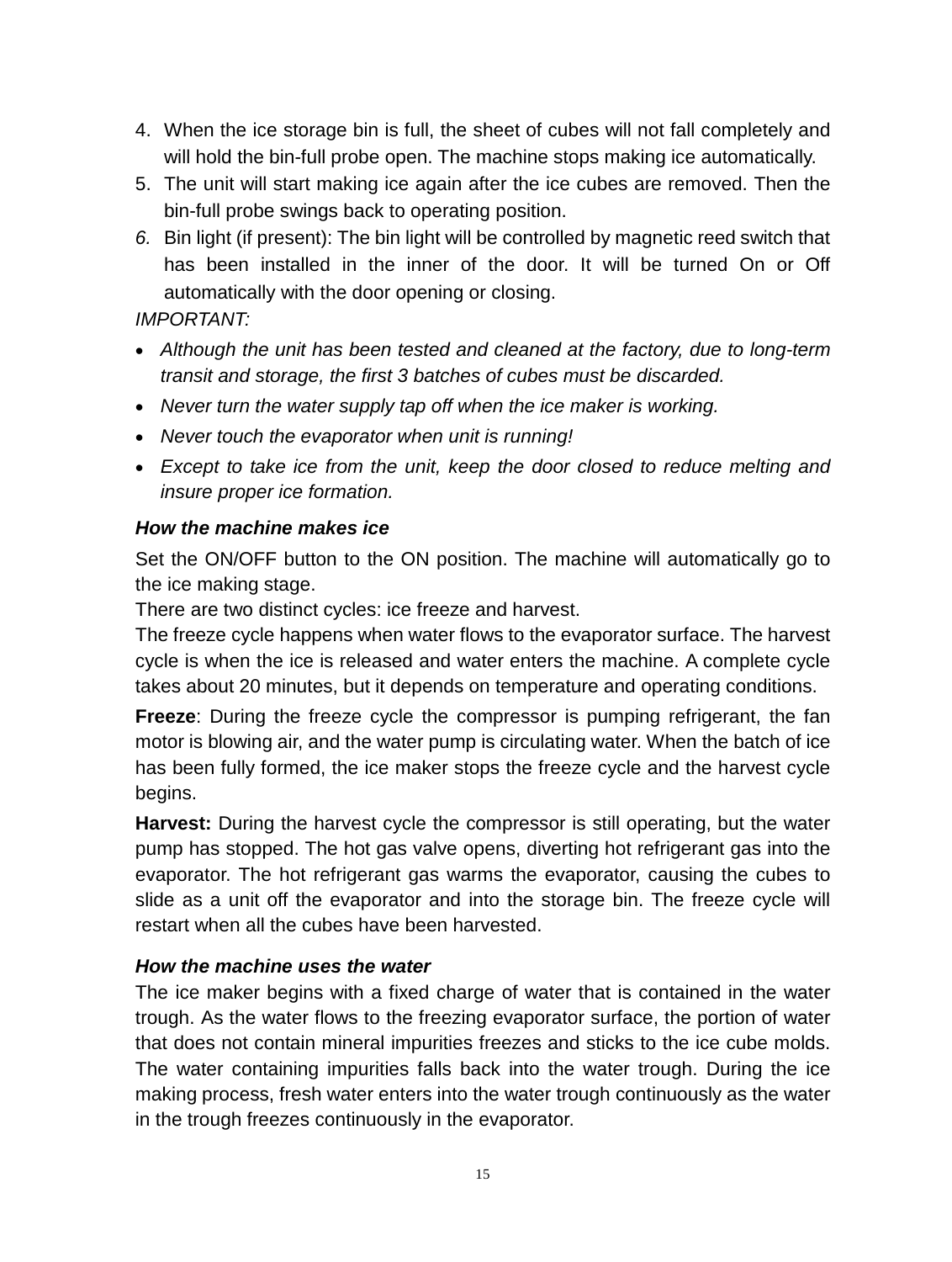

#### *Normal sounds*

Your new ice maker may make sounds that are not familiar to you. Most of the new sounds are normal. Hard surfaces like the floor and walls can make the sounds louder than they actually are. The following list describes the sounds that might be new to you and what may be causing them.

- Rattling noises may come from the flow of the refrigerant or the water line. Items stored on top of the ice maker can also make noises.
- The high efficiency compressor may make a pulsating or high-pitched sound.
- Water running may make a splashing sound.
- You may hear air being forced over the condenser by the condenser fan.
- During the harvest cycle, you may hear the sound of ice cubes falling into the ice storage bin.

#### *Preparing the ice maker for long storage*

If the ice maker will not be used for a long time, or is to be moved to another place, it will be necessary to drain the system of water.

- 1. Shut off the electric supply at the main electrical power source.
- 2. Shut off the water supply at the main water source.
- 3. Disconnect the water supply line from the water inlet.
- 4. Take out the ice storage bin to remove any remaining ice and water. Dry the bin.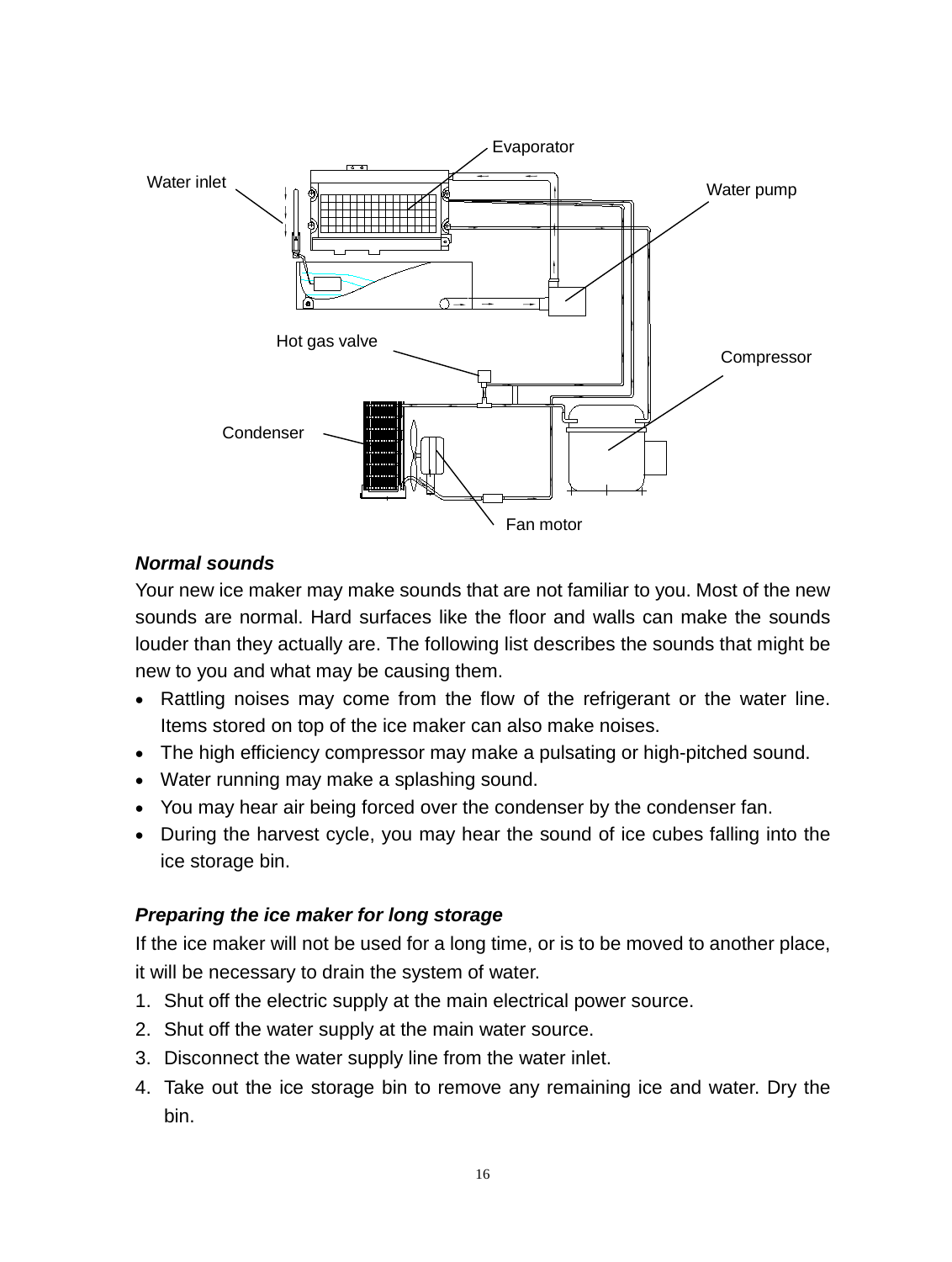- 5. Pull off the drainage tube of the water trough to drain off all water.
- 6. Leave the door open to allow for circulation and to prevent mold and mildew.
- 7. Leave water supply line and power cord disconnected until ready to reuse.

#### *IMPORTANT:*

- *Do not touch the power plug when your hands are wet.*
- *Never unplug the unit by pulling on the cord. Grasp the plug and pull out firmly.*

## **CLEANING AND MAINTENANCE**

## **CAUTION**

If the ice maker is left unused for a long time, it must be thoroughly cleaned before the next use. Follow carefully any instructions provided for cleaning or use of sanitizing solutions. Do not leave any solution inside the ice maker after cleaning.

Periodic cleaning and proper maintenance will ensure efficiency, top performance, and long life. The maintenance intervals listed are based on normal conditions. You may want to shorten the intervals if you have pets, or there are other special considerations.

#### **Important Note**:

Never keep anything in the ice storage bin that is not ice: objects like wine and beer bottles are not only unsanitary, but the labels may slip off and plug up the drain.

#### **What parts should be kept clean**

There are 5 things to keep clean:

- 1. The exterior
- 2. The interior
- 3. The condenser
- 4. Water distribution tube
- 5. The ice-making system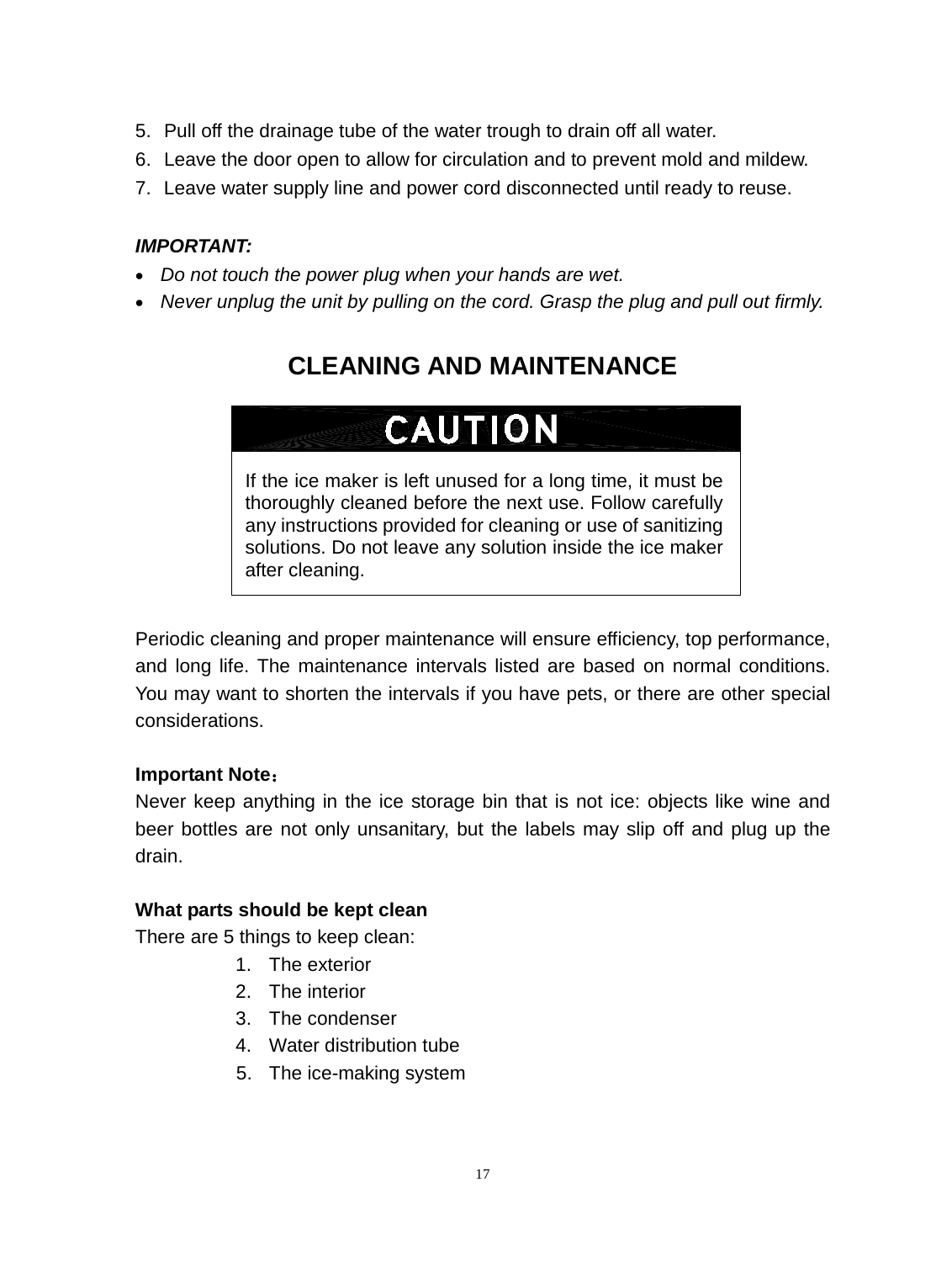## **A WARNING**

Before proceeding with cleaning and maintenance operations, make sure the power line of the unit is disconnected and the water line is shut off.

#### *Exterior cleaning*

The door and cabinet may be cleaned with a mild detergent and warm water solution such as 1 oz. of dishwashing liquid mixed with 2 gallons of warm water. Do not use solvent-based or abrasive cleaners. Use a soft sponge and rinse with clean water. Wipe with a soft clean towel to prevent water spotting.

Because the door panel is stainless steel, it may discolor when exposed to chlorine gas and moisture. Clean stainless steel with a mild detergent and warm water solution and a damp cloth. Never use an abrasive cleaning agent.

#### *Interior cleaning*

The ice storage bin should be sanitized occasionally. Clean the water trough before the ice maker is used first time and reused after stopping for an extended period of time. It is usually convenient to sanitize the trough after the ice making system has been cleaned, and the ice storage bin is empty.

- 1. Disconnect the power to the unit.
- 2. Open the door and take out the removable ice storage bin. With a clean cloth, wipe down the interior of unit and ice bin with a sanitizing solution made of 1 ounce of household bleach or chlorine and 2 gallons of hot (95ºF – 115ºF) water.
- 3. Pull off the drain hose of the water trough to drain off all water.
- 4. Rinse thoroughly with clear water.
- 5. After draining off all water, put back the drain hose of the water trough into the original location.
- 6. Put the ice storage bin inside the unit.
- 7. Reconnect power to the unit.

Correct location of the drain



The ice scoop should be washed regularly. Wash it just like any other food container.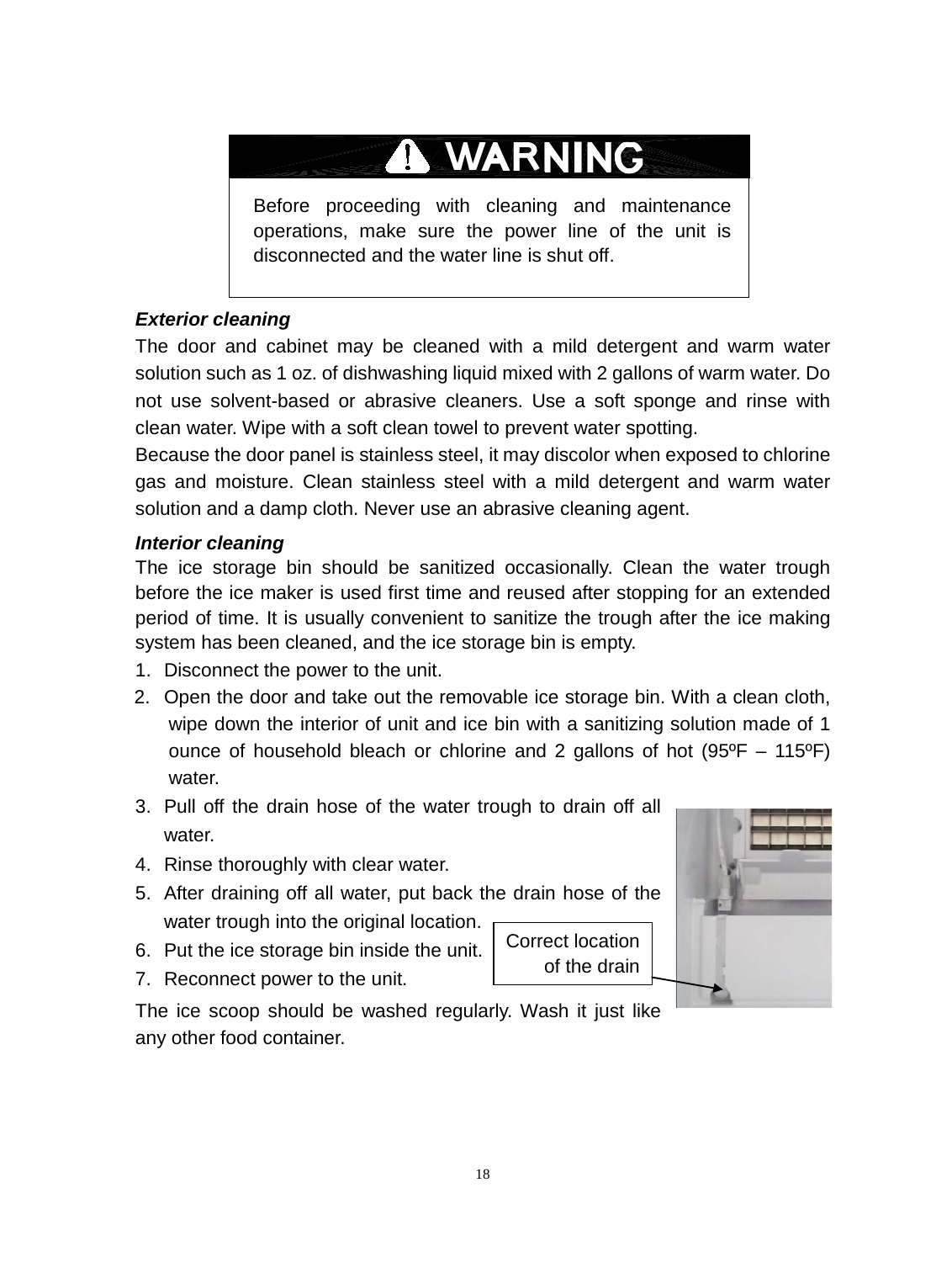## A WARNING

DO NOT use solvent-based cleaning agents or abrasives on the interior. These cleaners may transmit taste to the ice cubes and damage or discolor the interior.

#### *Condenser cleaning*

A dirty or clogged condenser prevents proper airflow, reduces ice making capacity, and causes higher than recommended operating temperatures that may lead to component failure. Have the condenser cleaned at least once every six months.

- 1. Unplug the ice maker or disconnect power.
- 2. Gently pull off the lower front louver.
- 3. Remove dirt and lint from the condenser and the unit compartment with the brush attachment of a vacuum cleaner.
- 4. Reassemble the lower front louver.
- 5. Plug in the ice maker or reconnect power.





*Water distribution tube cleaning*

When you find the ice cubes are incompletely formed or the output is low, the water distribution tube may be blocked. Turn off the power button, gently take out the water distribution tube, locate the holes in the distribution tube and use a pointed object such as a toothpick to dredge the holes. Then put the water distribution tube back to its original position. If the tube is badly blocked, clean it as follows:

- 1. Shut off the water supply.
- 2. Disconnect the water hose from the distribution tube.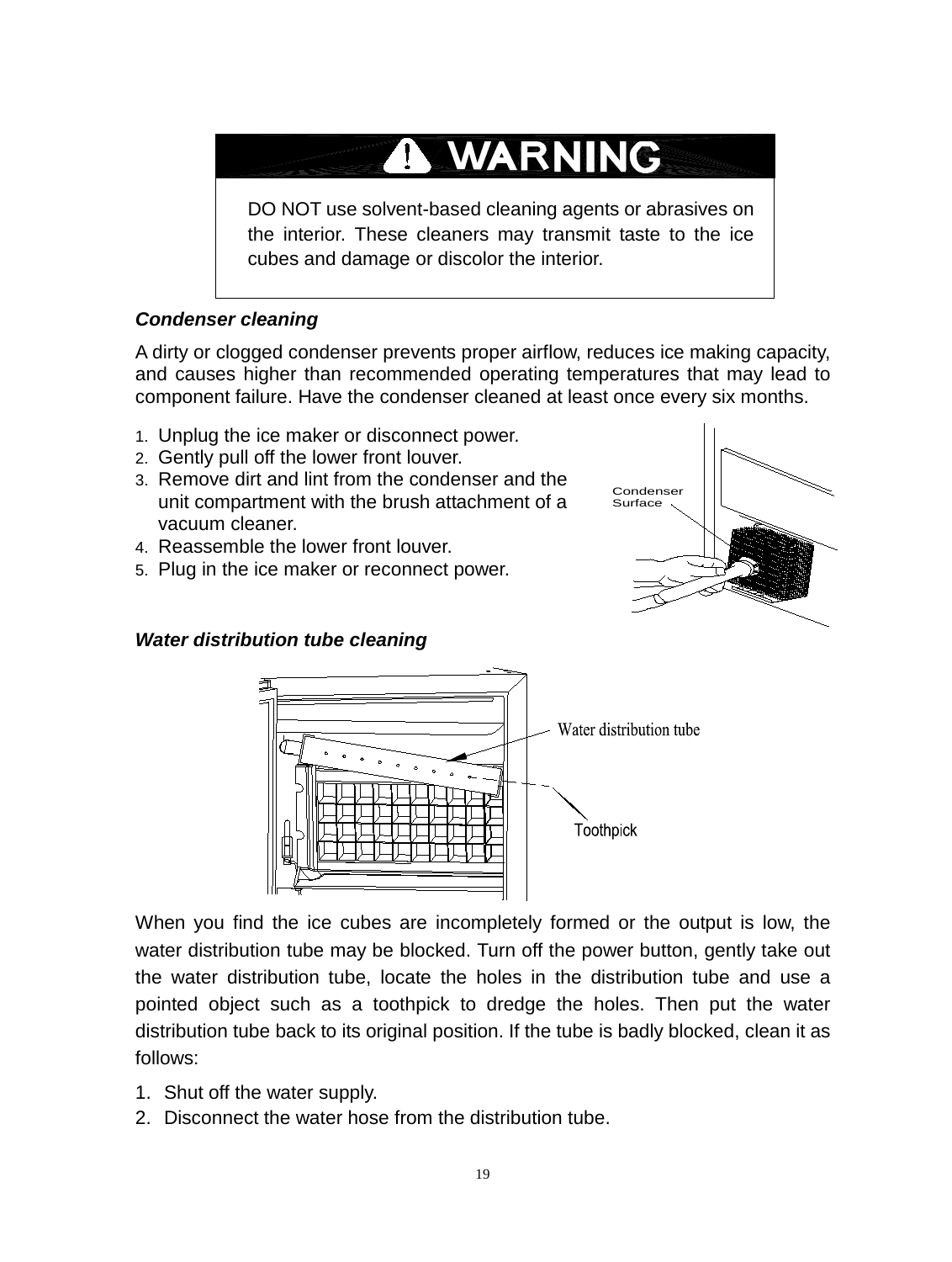3. Gently take out the distribution tube.



4. With a brush, clean the tube with a dilute solution of warm water and a mild detergent such as dishwashing liquid. After removing the dirt and lint from the surface, rinse the tube with clean water.



6. Reconnect the water supply.

#### *Ice-making system cleaning*

Minerals that are removed from the water during the freezing cycle will eventually form a hard, scaly deposit in the water system. Cleaning the system regularly helps remove the mineral scale buildup. How often to clean the system depends upon how hard your water is or how effective your filtration may be. With hard water of 15 to 20 grains/gal. (4 to 5 grains/ liter), you may need to clean the system as often as once every 6 months.

- 1. Make sure that all the ice is off the evaporator. If ice is being formed, wait until the cycle is completed, then press the machine's ON/OFF switch on the control panel.
- 2. Remove all ice from the storage bin.
- 3. Keep the ice maker connected to the water supply. Pour 8 oz. of Nickel-Safe Ice Maker Cleaner Solution into the water trough. Then press the ON/OFF switch and the CLEAN button, initiating the wash cycle. The machine will run in the Automatic Clean Mode.
- 4. Allow 30 minutes for proper cleaning. After cleaning, press the ON/OFF switch again. Use a drain hose on the front of the water trough to drain off the waste water to a convenient container.

NOTE: Don't drain off the waste water to the inside of the cabinet.

- 5. Repeat steps 3 and 4 (without Ice Maker Cleaning Solution) three times to rinse the ice making system thoroughly.
	- *NOTE: Ice Maker Cleaner Solution in the water bin during the rinse is not needed.*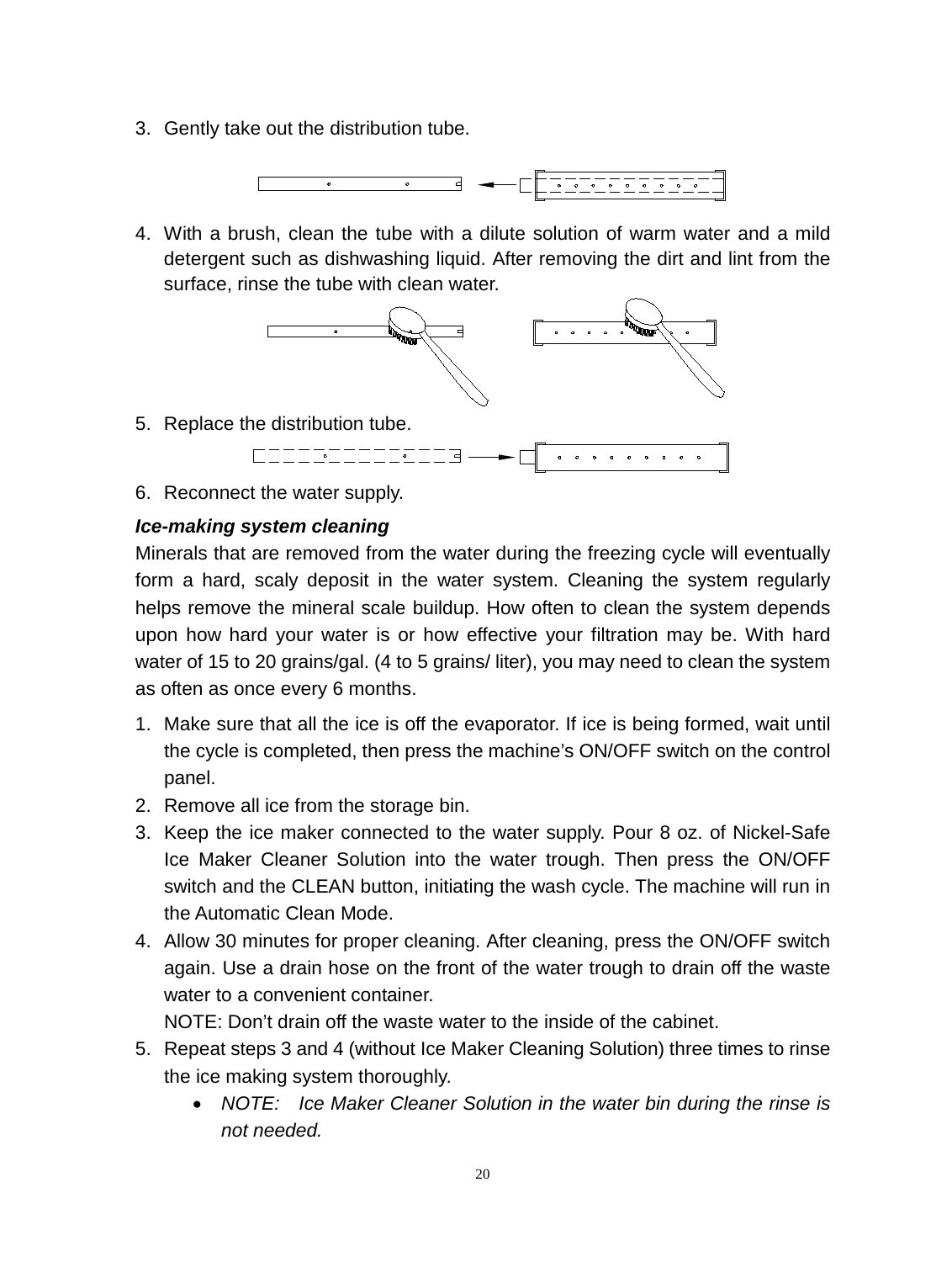# A WARNING

The ice machine cleaner contains acids. DO NOT use or mix with any other solvent-based cleaner products. Use rubber gloves to protect hands. Carefully read the material safety instructions on the container of the ice machine cleaner. Discard the first 3 batches of ice produced after cleaning.

- 6. Prepare a sanitizing solution made of 1 ounce of household bleach and 2 gallons of hot water (95ºF to 115ºF). Wipe the entire bin inside and outside, covering the entire surface of the walls.
- 7. Fill a spray bottle with the sanitizing solution and spray all corners and edges, making sure to cover all surfaces with the solution.
- 8. Allow the solution to be in contact for at least 3 minutes, then dry.
- 9. Repeat step 5 to rinse the ice making system one more time.
- 10.Press the ON/OFF button again. The machine will return to the regular ice making mode. Discard the first batch of ice.

#### *Control panel:*

CONTROL PANEL



Description of LEDs and buttons:

1. **Bin Full (Red) LED**: Bin full indicator light

When this is lit, the ice storage bin is full of ice or there is something blocking the bin-full probe. The unit will stop working. When ice cubes are removed from the ice storage bin, freeing the bin-full probe, the red LED will remain flashing for 3 minutes, then the unit will restart and return to the ice making mode.

2. **Ice (Green) LED**: Ice making indicator light When this is lit, the unit is working in the ice making mode controlled by a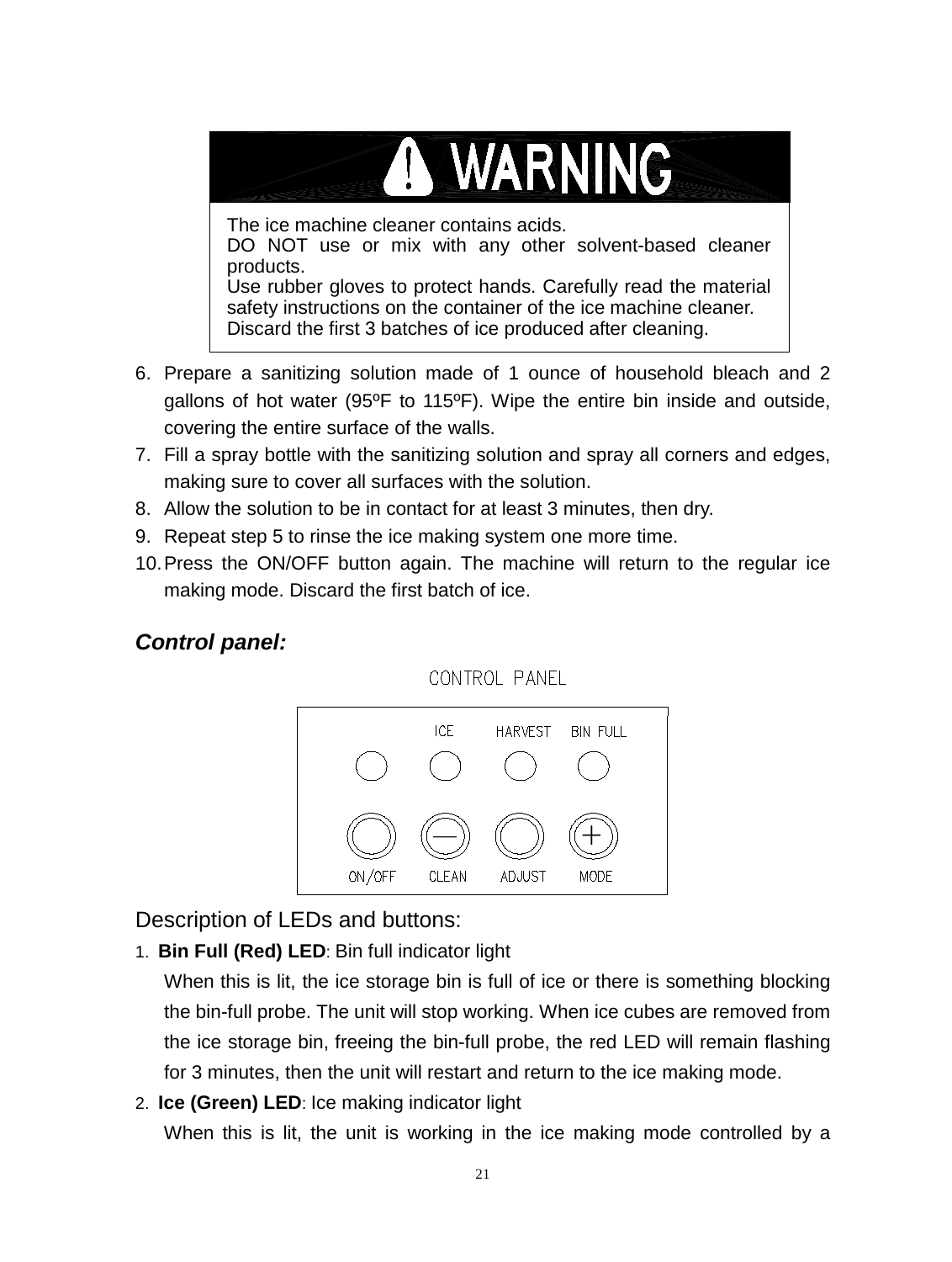temperature probe on the evaporator. When the green LED flashes, the unit is working in the ice making mode controlled by a fixed timer.

3. **Harvest (Yellow) LED**: Ice harvest indicator light

When this is lit, the unit is working in the ice harvest mode controlled by the ice-full probe.

- 4. **Mode button**: Mainly for service. When this is pressed, the ice making mode changes to the ice harvest mode or vice versa. The mode can be judged from the status of the green and yellow LEDs.
- 5. **Adjust button**: Mainly for service. When it is pressed over 3 seconds, the unit will enter the Ice Size Adjustment mode. The mode can be judged from the status of the yellow LED.

#### *Ice Size Adjustment Guide:*

- 1. Press and hold the "**Adjust**" button for at least 3 seconds. The unit will enter the Ice Size Adjustment mode. The "**HARVEST**" LED (yellow) will be blinking continuously during the ice size adjustment. Release the button when the "**HARVEST**" LED blinks continuously to adjust the ice size.
- 2. While in the Ice Size Adjustment mode, press the "**Clean**" (-) button or the "**Mode**" (+) button for the desired ice size.

#### **Smaller ice setting:**

By pressing the "Clean" (-) button, you can decrease the size of the ice cubes. The "ICE" LED (green) will flash as you lower the ice size and will finally be blinking at the setting of smallest ice size.

#### **Larger ice setting:**

By pressing the "Mode" (+) button, you can increase the size of the ice cubes. The "BIN FULL" LED (red) will flash as the larger size is set and will blink when the setting of largest ice size has been reached.

*After 10 seconds without any operation, the unit will return to the previous mode.*

#### **NOTE:**

- If during the ice size adjustment mode the "BIN FULL", "ICE" and "HARVEST" LEDS blink all at once, this indicates that the unit is in the regular (middle) setting of the ice size.
- When the machine is in the cleaning stage or ice full stage, the ice size adjustment mode cannot be accessed.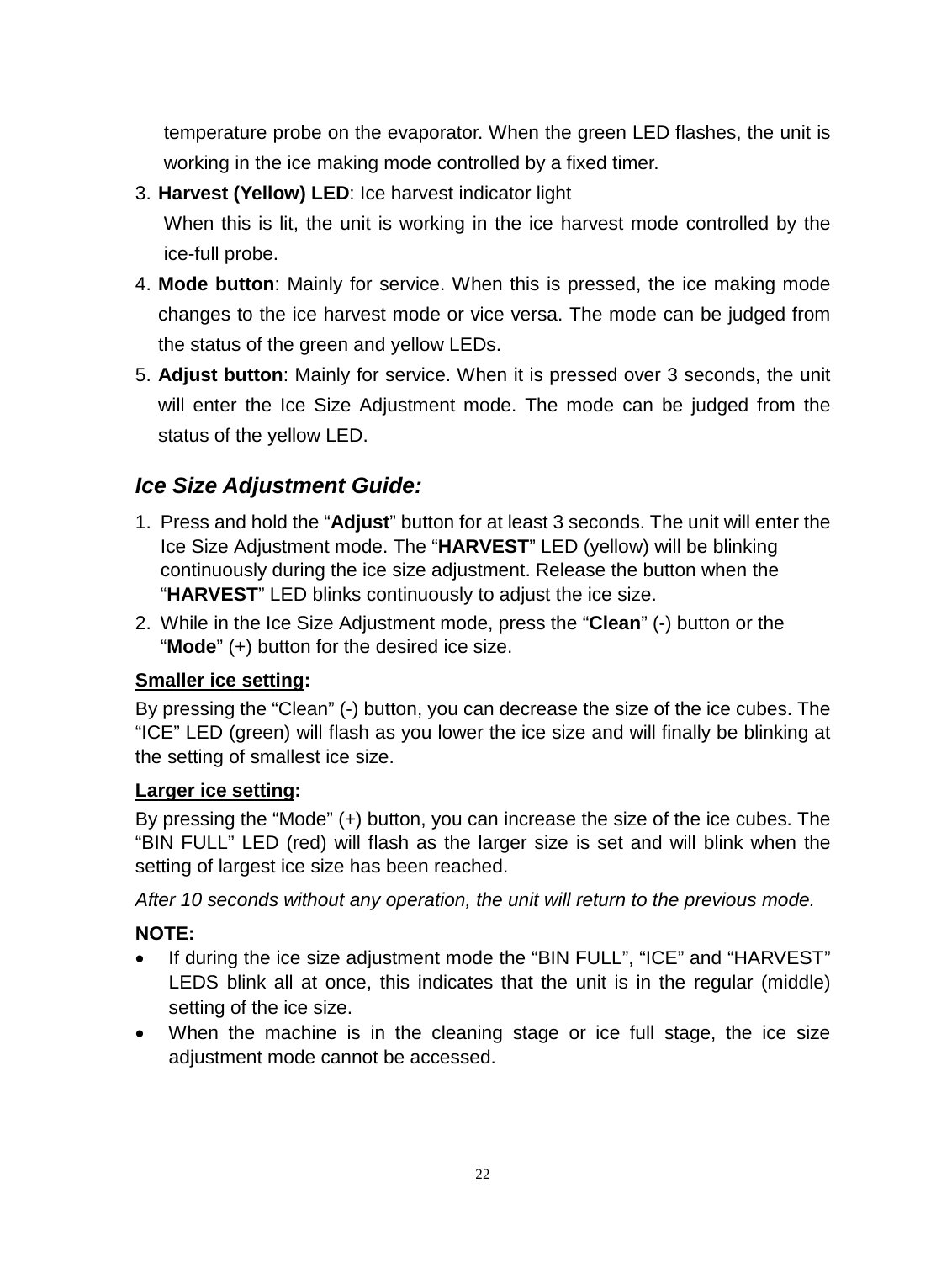## **MAJOR FUNCTIONS**

- 1. The operating procedure is completely automatic.
- 2. When the ice storage bin is full of ice cubes, the machine stops making ice automatically. It starts making ice again after ice cubes are removed.
- 3. The different colors of the LED display indicate various work modes.
- 4. A sensitive probe and accurate timer enhance the performance of the ice maker.
- 5. A compressor protection system is built in.

## **TROUBLESHOOTING**

#### *Before Calling for Service*

If the unit appears to be malfunctioning, read through the *OPERATION* section of this manual first. If the problem persists, check the Troubleshooting Guide on the following pages. Some of the problems mentioned in the Guide can be solved easily without a service call.

| <b>Problem</b>                                              | <b>Possible Cause</b>                                                                           | <b>Probable Correction</b>                        |
|-------------------------------------------------------------|-------------------------------------------------------------------------------------------------|---------------------------------------------------|
| The machine doesn't<br>operate.                             | The ice maker is unplugged.                                                                     | Plug the ice maker in.                            |
|                                                             | The fuse is blown. Breaker                                                                      | Replace fuse. If it happens again, call for       |
|                                                             | could be flipped.                                                                               | service to check for a short circuit in the unit. |
|                                                             | The ice maker power button is<br>set at OFF.                                                    | Switch the ice maker power button to ON.          |
|                                                             | The ice storage bin is full of                                                                  | Remove some ice cubes. Be sure the ice-full       |
|                                                             | ice.                                                                                            | probe is free of ice.                             |
| The water doesn't<br>feed in after the<br>machine starts.   | The water supply tap is turned<br>off.                                                          | Turn on the water supply tap.                     |
|                                                             | The water supply pipe is not<br>properly connected.                                             | Reconnect the water supply pipe.                  |
| Machine makes ice,<br>but bin does not fill<br>up with ice. | The condenser may be dirty.                                                                     | Clean the condenser.                              |
|                                                             | The air flow to the ice maker<br>may be obstructed.                                             | Check the installation.                           |
|                                                             | The ambient temperature and<br>water temperature are high, or<br>unit is near some heat source. | Check the installation.                           |

#### *Troubleshooting Guide*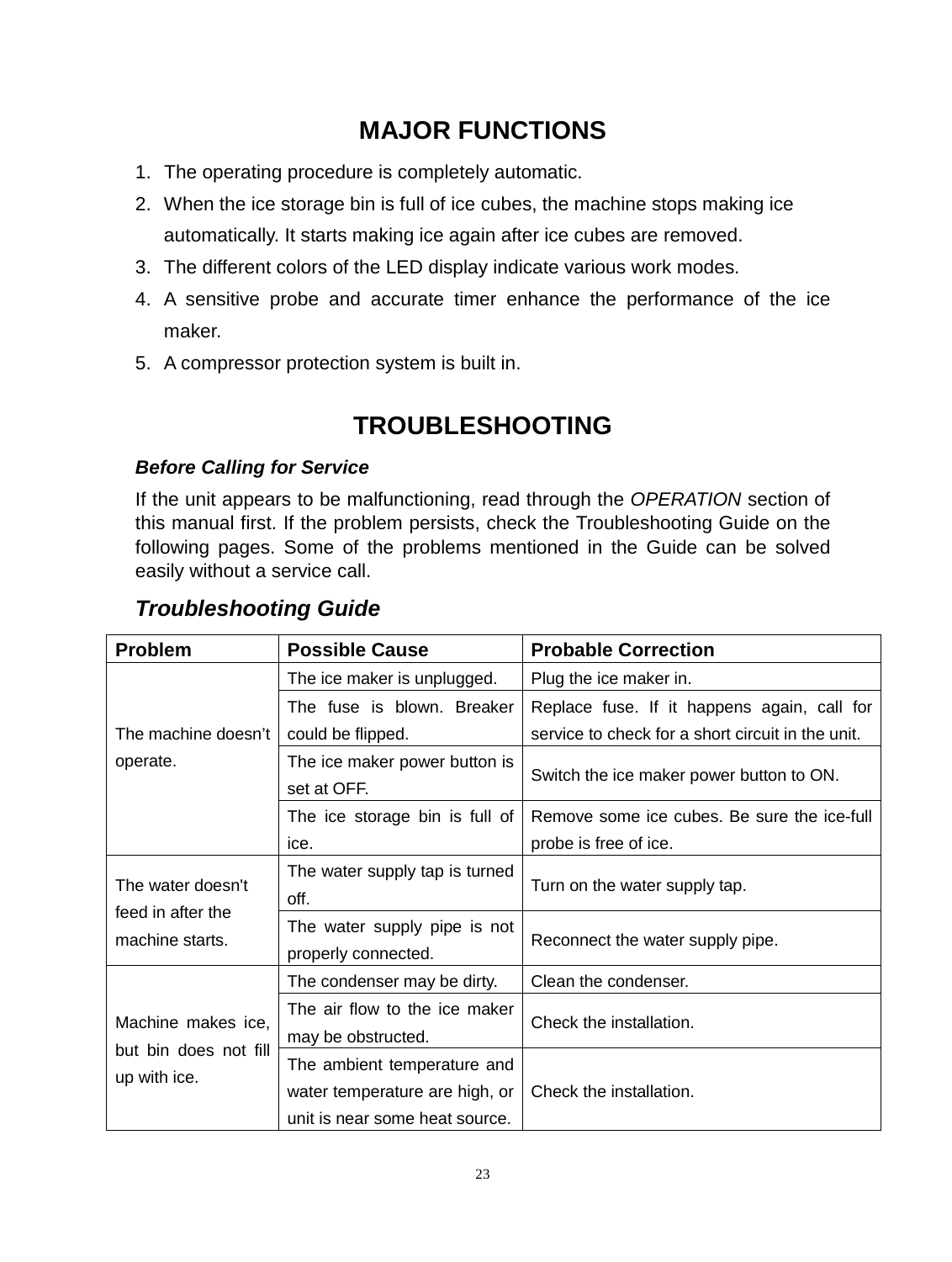| Water is leaking out<br>of the unit.                 | Some water falls to the floor                              | Normal condensation on the door or some                                                                                      |
|------------------------------------------------------|------------------------------------------------------------|------------------------------------------------------------------------------------------------------------------------------|
|                                                      | when you open the door to                                  | water together with ice. Take care when you                                                                                  |
|                                                      | remove ice from storage bin.                               | take out ice.                                                                                                                |
|                                                      | Water supply connection is<br>leaking.                     | Tighten fitting. See Connecting the water line.                                                                              |
|                                                      | Drain pipe higher than drain<br>outlet.                    | Lower drain pipe.                                                                                                            |
|                                                      | Not enough water in the water<br>trough.                   | Check if the water supply pressure is below 15                                                                               |
| Cubes are partially                                  |                                                            | psig.                                                                                                                        |
| formed or are white<br>on the bottom.                |                                                            | Check water supply or filter may be restricted.                                                                              |
|                                                      |                                                            | Check for a water leak at the water trough.                                                                                  |
| Noise during<br>operation.                           | The feet are not leveled and                               | Level and lock the feet. See Leveling the Ice                                                                                |
|                                                      | locked.                                                    | Maker.                                                                                                                       |
|                                                      | Certain sounds are normal.                                 | See Normal Sounds.                                                                                                           |
| The ice maker stops<br>suddenly while<br>making ice. | The electricity is off.                                    | Reconnect the power supply line.                                                                                             |
|                                                      | The environment temperature<br>is out of the stated range. | Cut off the electricity and leave the ice maker<br>disconnected until the temperature returns to<br>within the stated range. |
|                                                      | The ice storage bin is full of                             | Remove some ice cubes; make sure the                                                                                         |
|                                                      | ice.                                                       | ice-full probe is free of ice.                                                                                               |
| The body of the ice                                  | The ground line isn't in the                               | Use a socket meeting the grounding                                                                                           |
| maker is electrified.                                | socket.                                                    | requirements.                                                                                                                |
| Scaling occurs<br>frequently inside the<br>machine.  | The hardness level of the<br>water is too high.            | Install a water-softening device in front of the<br>water inlet.                                                             |
| Water leaks from the<br>ice storage bin.             | The drainhole below the ice                                | Remove the ice storage bin and clean the                                                                                     |
|                                                      | storage bin is blocked.                                    | drainhole.                                                                                                                   |
|                                                      | The drain hose is kinked or                                | Check the drain hose to be sure water can be<br>drained out unhindered.                                                      |
|                                                      | improperly placed higher than                              |                                                                                                                              |
|                                                      | the floor of the ice storage bin.                          |                                                                                                                              |